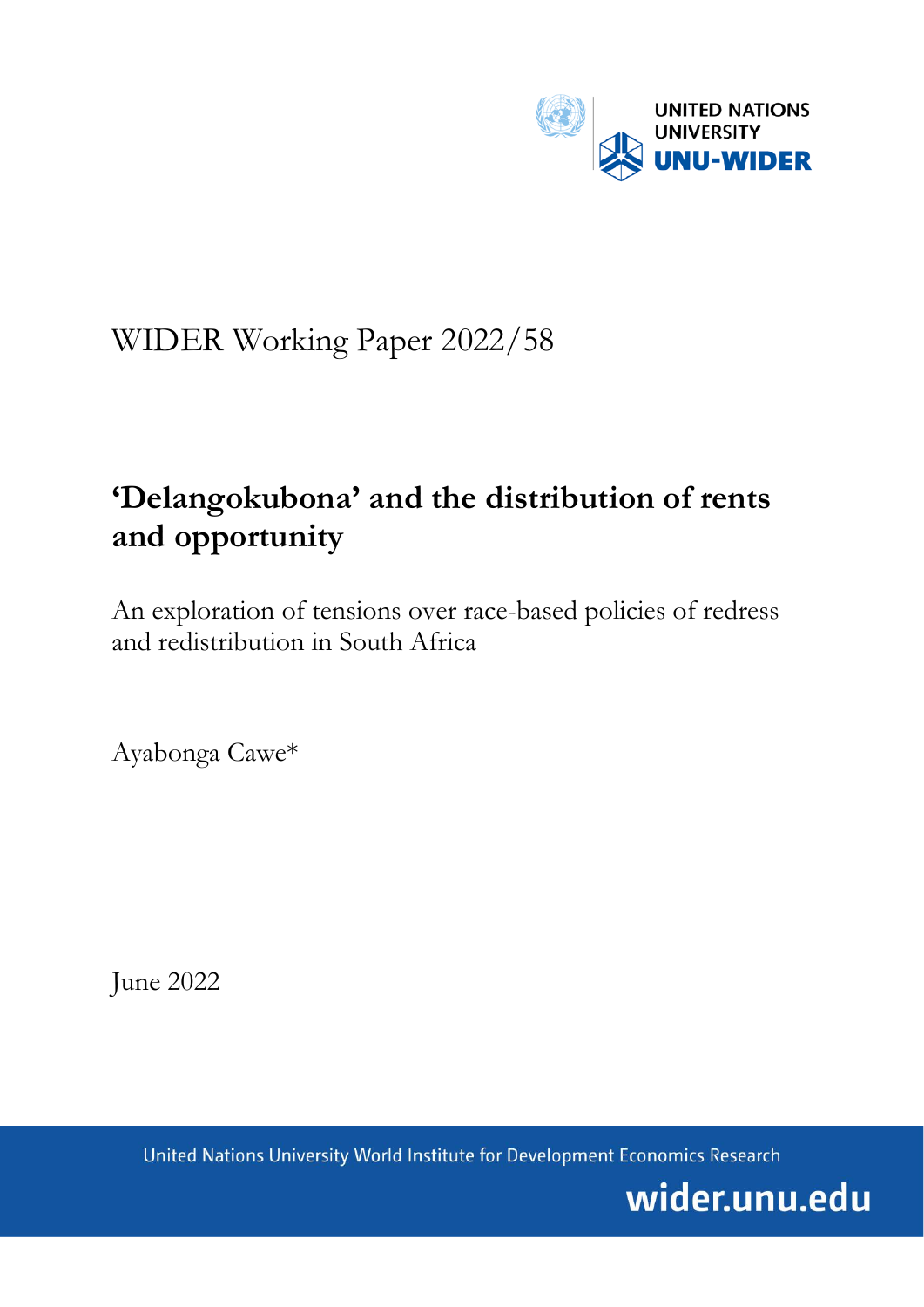**Abstract:** Capital spending on infrastructure presents a significant counter-cyclical tool, however contested it might be in a society as unequal as South Africa. The history of racial capitalism, racebased exclusion from economic participation, and an enduring political economy based on the concentration of capital, product, and service markets has given rise to a post-apartheid 'politics of entry' that mobilizes both formal and informal adaptations of redistributive policies aimed at ensuring redress of past injustices and access and participation by small and medium-sized enterprises owned by historically disadvantaged people. This is observed in stark form in the capital spending on economic and social infrastructure, which the South African government envisages as the 'flywheel' of the country's economic reconstruction and recovery. Applying a combination of tools from new institutional economics, political sociology, and heterodox political economy frameworks, this paper considers the 'informal' and at times violent adaptation of policy, here defined as the 'Delangokubona phenomenon', which uses both formal mechanisms and the threat (perceived or real) of violent disruption to negotiate access to policy-sanctioned economic 'rents' under the auspices of 'black economic empowerment' in public infrastructure projects.

**Key words:** redistribution, redress, economic rents, public infrastructure, black economic empowerment

**JEL classification:** O16, O17, O55, P16

**Acknowledgements:** The author is grateful for the support from UNU-WIDER.

\* School of Economics and Finance, University of the Witwatersrand, Johannesburg, South Africa; [ayabonga@xesibeholdings.co.za](mailto:ayabonga@xesibeholdings.co.za)

This study has been prepared within the UNU-WIDER projec[t Addressing group-based inequalities.](https://www.wider.unu.edu/node/237111)

Copyright © UNU-WIDER 2022

UNU-WIDER employs a fair use policy for reasonable reproduction of UNU-WIDER copyrighted content—such as the reproduction of a table or a figure, and/or text not exceeding 400 words—with due acknowledgement of the original source, without requiring explicit permission from the copyright holder.

Information and requests: publications@wider.unu.edu

ISSN 1798-7237 ISBN 978-92-9267-189-1

<https://doi.org/10.35188/UNU-WIDER/2022/189-1>

Typescript prepared by Luke Finley.

United Nations University World Institute for Development Economics Research provides economic analysis and policy advice with the aim of promoting sustainable and equitable development. The Institute began operations in 1985 in Helsinki, Finland, as the first research and training centre of the United Nations University. Today it is a unique blend of think tank, research institute, and UN agency—providing a range of services from policy advice to governments as well as freely available original research.

The Institute is funded through income from an endowment fund with additional contributions to its work programme from Finland, Sweden, and the United Kingdom as well as earmarked contributions for specific projects from a variety of donors.

Katajanokanlaituri 6 B, 00160 Helsinki, Finland

The views expressed in this paper are those of the author(s), and do not necessarily reflect the views of the Institute or the United Nations University, nor the programme/project donors.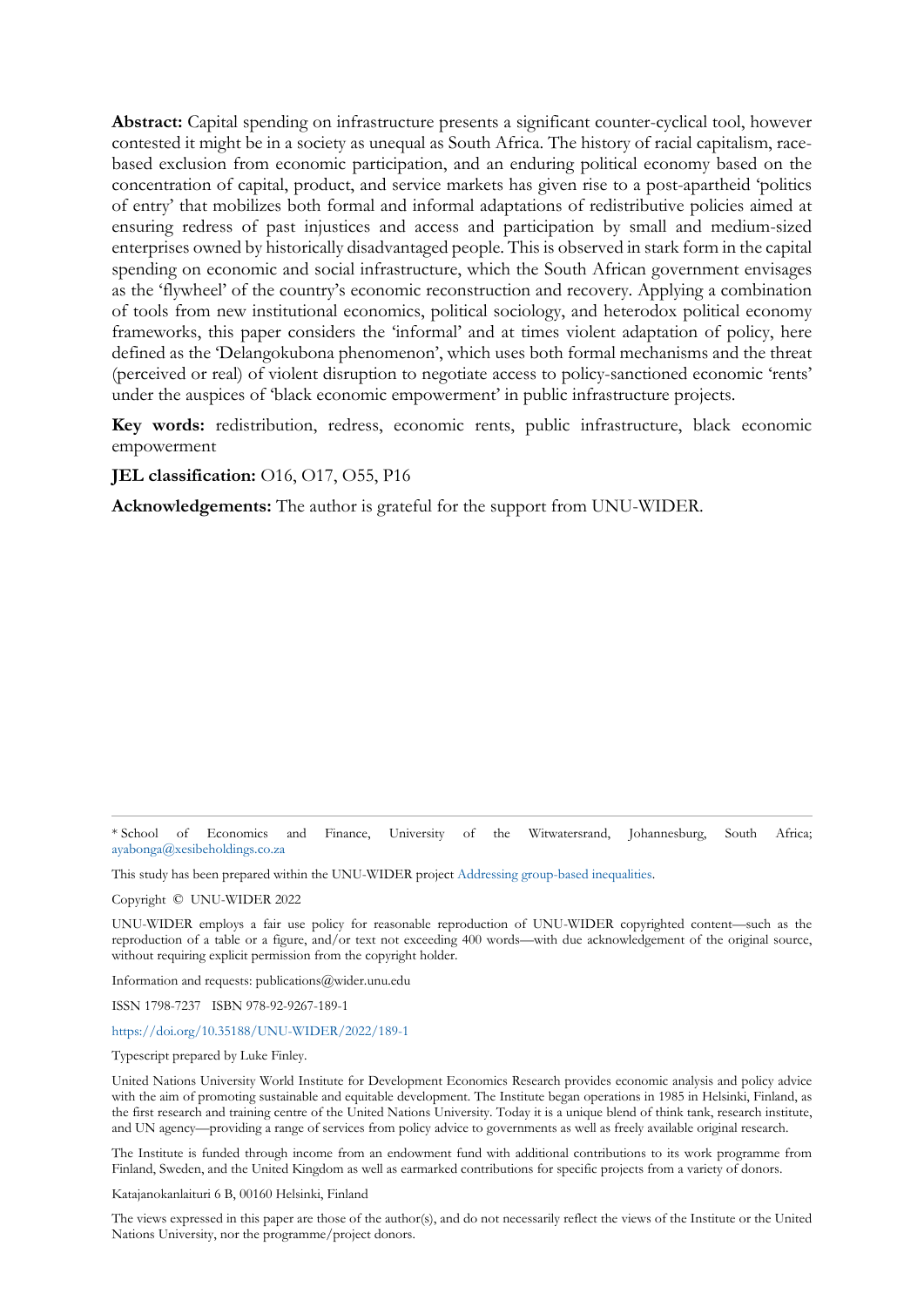#### **1 Introduction**

Capital spending on infrastructure projects in post-apartheid South Africa has increasingly become a contested terrain. On the one hand, it presents a significant counter-cyclical tool injecting stimulus into manufacturing subsectors such as steel, ceramics, cement, and glass. On the other, it is a site of political economy contests, in a post-apartheid 'politics of entry' that mobilizes formal and informal adaptations of policies aimed at redress and redistribution, such as the 'Broad-Based Black Economic Empowerment' programme (B-BBEE), and in particular preferential procurement to access economic rents. These contests, at the level of capital investments in new construction works in many cases, have provided a glimpse into the informal and at times violent adaptation of 'policy', in an enduring political economy based on the concentration of capital, product, and service markets, and persistent inequality (still along racial, gender, and class lines) of access to opportunity.

The violent disruptions in question stalled billions of rands (ZAR) in construction projects in and around the port city of eThekwini, and the approach would later spread to surrounding areas within the province and across the country. Many have labelled this approach that of a 'construction mafia' uninterested in formal tendering or subcontracting processes, that 'arrives in a bakkie,<sup>[1](#page-2-0)</sup> fires shots in the air and demands their share, burns equipment and pushes workers in front of moving traffic', as described by an executive at the South African National Roads Agency (SANRAL), a state-owned company responsible for the management, maintenance, and development of the country's national road network (Kannemeyer, in Slabbert 2018).

One of the most high-profile examples of this phenomenon occurred in 2018, when a group calling itself 'Stakeholders', including the Delangokubona Business Forum, a local group within the Umkhonto We Sizwe Military Veterans Association, and a local taxi association, halted a ZAR276.45m (US\$20.86m) project on the Hammarsdale Interchange on the busy N3 highway between eThekwini and Pietermaritzburg. Armed groups also disrupted the ZAR1.5bn Mtentu Bridge Project in the Eastern Cape and the Beacon Valley Housing Project in the Western Cape. All of these actions have a common set of demands—inclusion via subcontracting and job opportunities.

The year 2018 was in many ways the zenith of these groups, and one in which much disruption was observed: 'Three men allegedly from the Delangokubona Business Forum, last week threatened to shoot contractors working on the extension of a residential estate if they do not leave the site', read a 6 June report in the weekly Ballito-based publication *North Coast Courier* (Abrahams 2018).

A few months earlier, in February 2018, the President of the Delangokubona Business Forum, Nathi Mnyandu, speaking at a Radical Economic Transformation Conference and Expo hosted by the City of eThekwini and the Federation for Radical Economic Transformation (of which the Delangokubona Business Forum is an affiliate), recounted the genesis of the business forum, the broader 'Federation', and their approach as an outcome of a choice to opt out of crime and pursue legitimate business:

We were initially not interested in tenders, we used to carry guns and we would go and approach a cash in transit vehicle, break into stores, into homes or become

<span id="page-2-0"></span> $<sup>1</sup>$  A South African colloquial term for a light pickup truck.</sup>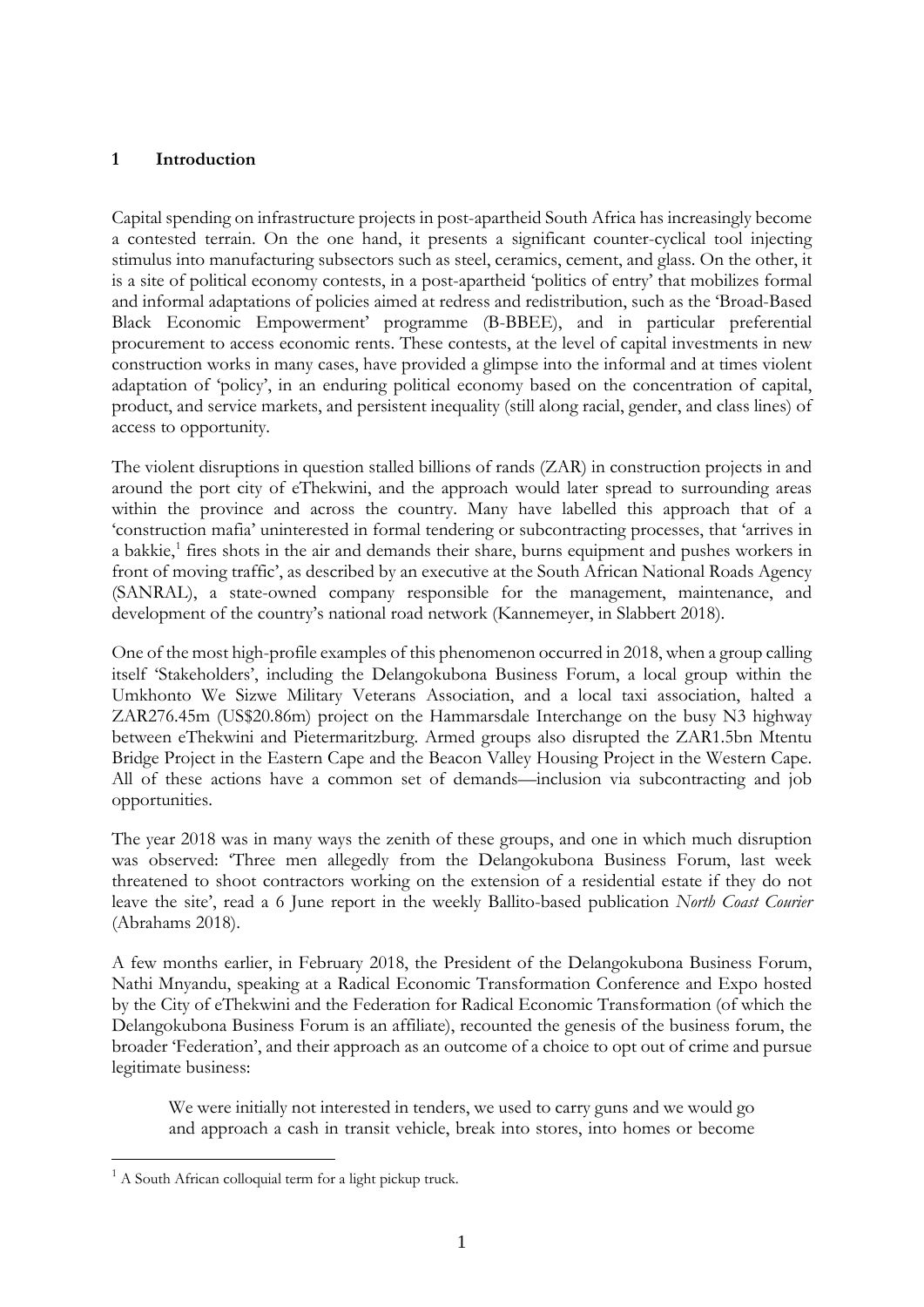hitmen for hire. There are many former 'hitmen for hire' who are here today, who are now businesspeople. I say this, as painful as it is, because we 'used to' be criminals, we are no longer criminals … we were called in by Mr Chiliza, who said, 'Mnyandu, this thing of yours is up, we have a black government now, and the government has said everyone has a right to get a CK document, [2](#page-3-0) go into business and make a livelihood. Officials in the Council must be ready for us, Mama Zandile<sup>[3](#page-3-1)</sup> told us to come, she said all the business forums must come, she said she was tired of us disrupting projects.

In many ways, the use of violence, according to Mnyandu (2018), arose due to the real or perceived limitations and barriers to accessing contracts faced by small businesses. The 'new South Africa' in a sense opened up new arenas for 'legitimate' accumulation, outside of 'breaking into stores, into homes or becoming hitmen for hire', suggested Mnyandu. Disruption through violence, seen in this way, is a justified approach when policy is not being translated into action due to the intransigence of private sector contractors, or apathetic councillors in the case of projects undertaken by state agencies.

Here, the Preferential Procurement Regulations of 2017 served as a 'legitimising' regulatory and policy mechanism for some of these actions in the face of incontrovertible inequality and limited opportunity for local small and medium-sized enterprises (SMEs) to access opportunities in multimillion-rand contracts. The 2017 Regulations suggest, in Schedule 9, that, 'if feasible to subcontract for a contract above R30 million an organ of state must apply subcontracting to advance "designated" groups' (National Treasury 2017).

If an organ of state under these regulations applies subcontracting, it must advertise as a 'specific tendering condition' that the successful bidder subcontract a minimum of 30% of the value of a contract to 'emerging micro-enterprises' (EMEs—micro-enterprises with a turnover of less than ZAR5m), Qualifying Small Enterprises (with a turnover of less than ZAR50m and more than ZAR10m), or co-operatives 51 per cent owned by black people, youth, women, military veterans, and people living with disabilities (National Treasury 2017: 28).

I argue that the Regulations, in their interpretation of the Preferential Procurement Policy Framework Act No.5 of 2000 ('the PPPFA'), gave rise to a series of expected and actual 'rents' that fall within the ambit of what can be broadly called black economic empowerment (BEE) through a requirement for contracts above ZAR30m that the state 'apply subcontracting to advance designated groups' (National Treasury 2017: schedule 9). Accordingly, and as Mnyandu suggested in 2018, the use of violence then follows in instances where contractors have not complied with this injunction, in both the private and the public sectors. This has, as I discuss below, given rise to an 'informal interpretation' of this subcontracting consideration in the adjudication and awarding of bids, as a 'politics of entry' into the orbit of the state and its purchasing decisions, in a political economy marked by distributive conflicts.

Moreover, I consider how the informal and at times violent mobilization of the theory, language, and policy tools of BEE (via preferential procurement) within what I call the 'Delangokubona approach' provides a framework to better understand the social risks that increasingly confront many private and public sector infrastructure projects across South Africa. These disruptions are enabled by particular features of the post-apartheid political economy, such as a crisis in the state's

<span id="page-3-0"></span><sup>&</sup>lt;sup>2</sup> CK documents are the documents issued by the Companies and Intellectual Property Commission (CIPC) registering sole proprietors, close corporations (since phased out), and private companies.

<span id="page-3-1"></span><sup>&</sup>lt;sup>3</sup> Zandile Gumede served as the executive mayor of eThekwini between 2016 and 2019.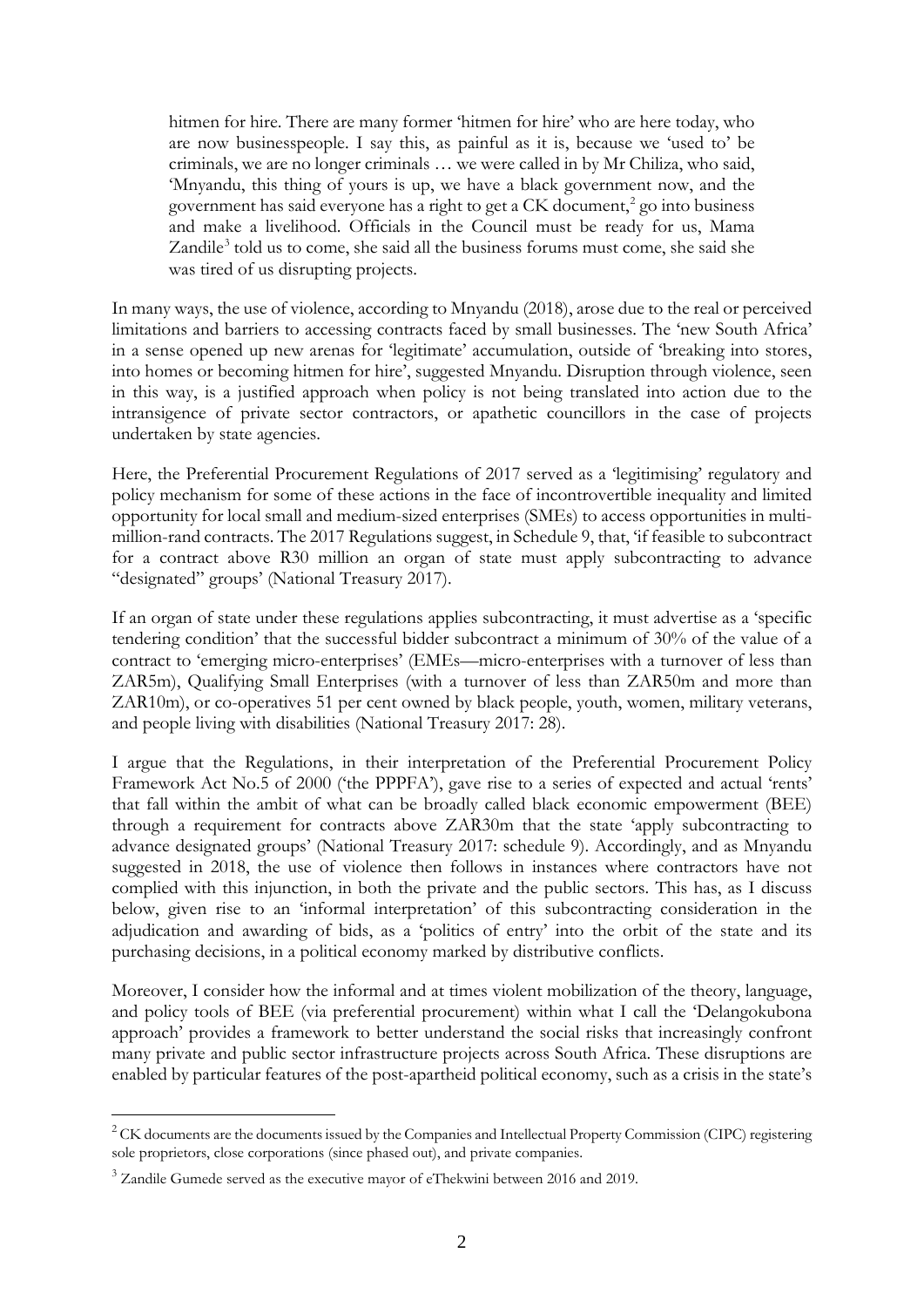ability to exercise a monopoly on violence; enduring organizational mobility around traditional, ethno-national, and other institutions; disunity in the elite coalition; and declining 'economic rent' opportunities in the recent period, in the form of capital spending on infrastructure, which I will discuss in some detail below.

The discussion begins with a theoretical consideration of 'economic rents', all of which arise from the history of institutionalized racism and concentrated product and service markets with high barriers to entry and rent seeking by incumbents that contribute to inequality in South Africa. I consider how the treatment of rents in neoclassical and heterodox economic theory helps us to understand how the violent externalities or spillovers of conflict over rent distribution disrupt building activities associated with critical infrastructure investment. In this discussion, I frame B-BBEE as a 'rent distribution' mechanism focused on redress and redistribution, through the resolution of past and contemporary ethnic, intra- and inter-class, and national conflict. Employing a combination of tools from new institutional economics (NIE), political sociology, and heterodox political economy frameworks, I consider the drivers of such conflict, its peculiar features, and its 'utility' as an avenue of entry for historically disadvantaged groups.

Second, given South Africa's history of institutionalised racism, 'institutional change almost always involves the creation or destruction of rents' in distributive conflicts' (Khan and Jomo 2000). In the case of South Africa, these distributive conflicts, in so far as they are undertaken through and within the law, are subject to opportunity and limitation. In such a context, informal institutional approaches to resolve these distributive conflicts in favour of new entrants or incumbents are attractive to economic actors only insofar as their perceived payoffs are observable. There is a common refrain in South Africa: that protest actions, for instance, turn violent because violence is a language that those who yield power often listen to rather than mild and peaceful protestations. In a sense, this captures the 'utility' of violence in instances where economic and political actors observe it as a viable grievance and value-capture mechanism.

Third, I consider the Delangokubona or construction mafia phenomenon as an example of 'violence as a tactic of entry' in the context of a 'limited access order' (North et al. 2007; Obadare 2013). In limited access orders, the state does not have a secure monopoly on violence, and society organizes itself to control violence through the distribution of 'rents' among elite groupings with a capacity and potential for violence. North et al. (2007) argue that 'institutions' emerge as a means to control violence through political systems that 'create and allocate rents, arising from arrangements such as government contracts, land rights, monopolies on business activities and entry into restricted job markets' (North et al. 2007: 2). These institutions may be reliant on other formal and informal arrangements of power relations to reproduce and sustain them, through limits set in the rent distribution framework.

For the purposes of our discussion, institutions are here defined as the 'rules of the game' in a society, or a set of human-devised constraints that shape human interaction, incentives, and the distribution of political and economic power (North 1990: 3). In this way, B-BBEE, employment equity, and preferential procurement, as a constellation of regulations and rules, can be seen as an institution that frames state-sanctioned policies focused on redistribution to designated groups (by ethnic, gender, and other considerations) and redress of past injustices. This institution has its own limits or 'devised constraints', which create insider–outsider relations that lay the basis for intense struggles over access to tenders, budgets, and jobs—'rents'—through sometimes formal, but in many cases informal, political-economic systems. Van Holdt, in the South African case, views such an informal political-economic system as a 'co-ordinated or planned, but pervasive and decentralised set of interlocking networks, that reinforce and compete with each other in mutually understood ways, and include the use of violence as a strategic resource' (Van Holdt 2019: 9).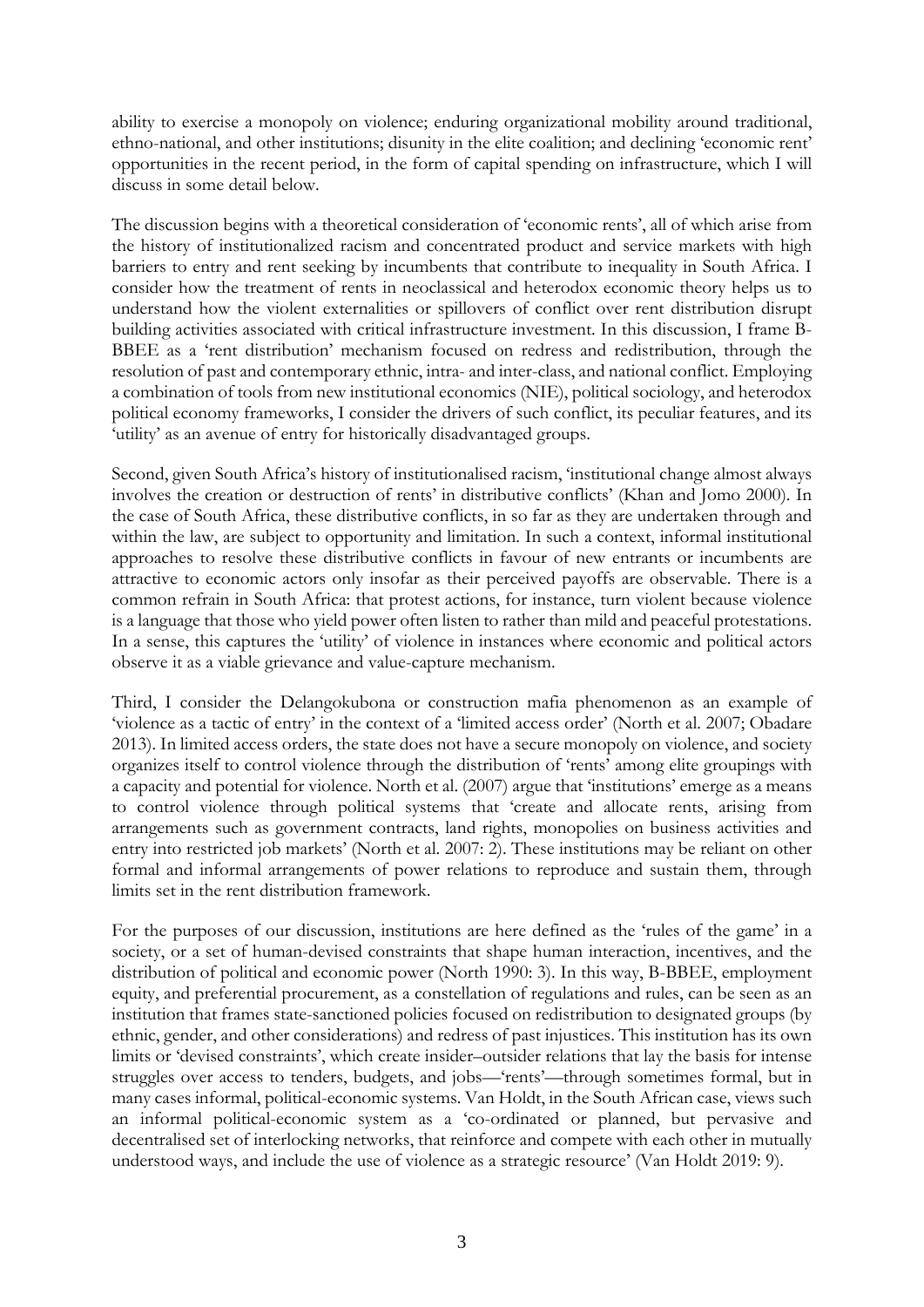Fourth, declining capital investment spending and the crisis confronting formal mechanisms of redistribution and redress interface with growing disunity in the 'elite coalition', setting the stage for more fractious and desperate contests, with increasingly disruptive spillovers for communities, firms, and the broader South African political economy. One such challenge in recent times has come from AfriForum, an Afrikaner nationalist interest group or lobby. Interestingly, Schedule 9 of the 2017 preferential procurement regulations that give effect to the PPPFA was successfully challenged by Afriforum in May 2021 before the Constitutional Court, wherein the group argued that the PPPFA 'does not empower the Minister of Finance to create pre-qualification that disqualifies bidders on BEE via pre-qualification, without recourse to their preference point score', and 'narrows the selection pool', making it difficult for the 'state to find the most capable and costeffective tenderer'.[4](#page-5-0) It is not this recent court challenge that is the subject of this article, but rather the 2017 Regulations*,* which have now been revised in draft form for comment by April 2022, which may give rise to a set of new regulations. Suffice to say, however, that the recent court ruling presents a challenge on the back of which even the formal mechanisms of redistribution and redress are subject to recasting and reframing, creating further uncertainty.

Viewed in this way, BEE serves as an interesting area of analytical inquiry that allows us to expand the scope of what kind of rent-creation or rent-destruction forms can enable or constrain an inclusive and peaceful growth path that unlocks demographic and structural transformation.

## **2 Black economic empowerment as an illustration of a race-based economic rent**

## **2.1 The theory of economic rents**

Economic rent is defined as income or value earned in excess of the value gains that correspond to the contribution of different factors of production. Put simply, it is the reward accruing to economic agents that is greater than their contribution to the creation of that value, or what many call 'unearned' income or value transfers to actors beyond their own contribution.

The theory of rents has a long history and tradition in political economy. David Ricardo viewed rents as linked to the fertility of parcels of land, and defined them as only accruing to land and not to other factors of production (Ricardo 1821). John Stuart Mill, in *The Principles of Political Economy*, suggested that rents did not arise from any particular qualitative features of any factor of production but rather were an outcome of market and social conditions. Viewed in this way, rents arise out of 'institutions' that emerge to mediate social and property relations (Fine 2019; Marx 1867; Mill 1878).

An alternative but related formulation within the same traditions of political economy posits rents as 'excess returns', as Marx suggests in his discussion of the theoretical approaches of the 'Physiocrats', that they saw land rent as the 'excess value' created over and above the labour time necessary for the reproduction of agricultural workers' ability to work (Marx 1867). This link between surplus value over and above the social reproductive costs of labour implied that rents had distributional implications for how value is apportioned to and distributed among different classes.

The neoclassical school of economics views rents as returns in excess of a resource or factor of production over and above the owner's opportunity cost. In this tradition, they are seen as excess returns or value transfers that occur via mechanisms incommensurate with the price mechanism.

<span id="page-5-0"></span><sup>4</sup> Minister of Finance *v.* Afribusiness NPC [2022] ZACC 4.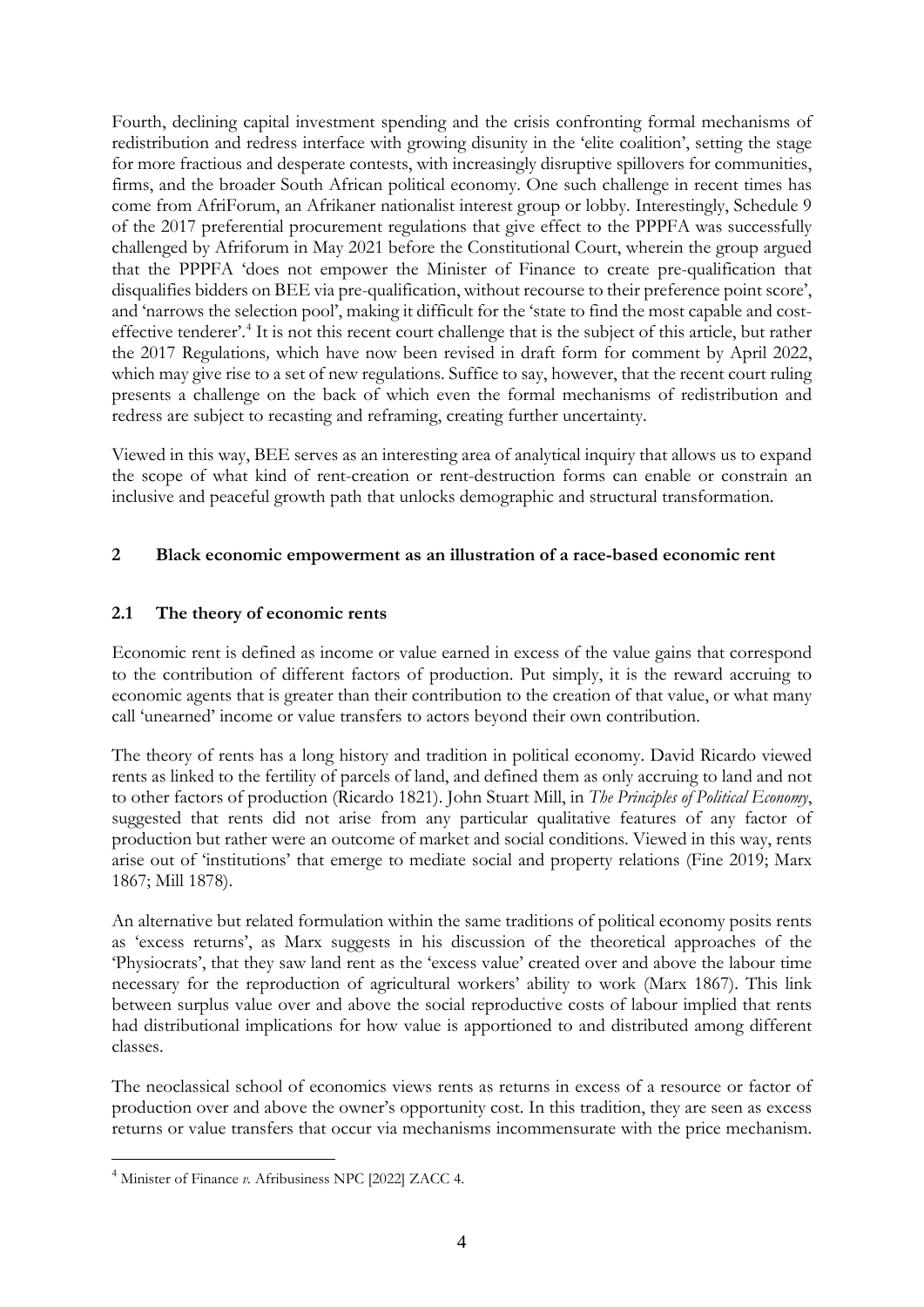Furthermore, Alchian (1991) argued that rents referred to payments for ownership of a resource, where the availability of the resource is insensitive to the size of the payment received for its use, through the use of mechanisms to limit entry, to create what are called 'scarcity rents'. Rents which create 'deadweight losses' (Krueger 1974) are seen, within the neoclassical school, as 'unproductive' transfers. In this tradition, rents are seen not only as a distortion of the functioning of price mechanisms but as fundamentally a misallocation of resources due to institutional and political actions that distort the functioning of markets.

Rents, in this approach where they are 'contrived artificially through government action', are not desirable (Tollison 1982: 575). A recent article in *The Economist* (2022: 61) suggests that rents are also indicative of how 'few markets are determined by perfect competition, such that prices reflect the marginal product emerging from different factors (i.e. land, capital and labour *inter alia*)':

Technically speaking, an economic rent is the surplus remaining once capital and labour have been paid a market price. With perfect competition that surplus would not exist. But rents can be artificially elevated if firms win contracts at beneficial prices, form cartels to stitch up consumers or lobby governments for favourable rules. (The Economist 2022)

In this framework, the operative institutional channels for rents are monopoly profits, subsidies, tariffs, licences, and transfers (such as 'overpriced contracts') emanating from the 'political mechanism'; illegal transfers by private syndicates; and short-term super-profits made by innovators before competitors imitate their advances, *inter alia*.

For the purposes of the discussion here, I use the evolutionary and heterodox interpretations of rents, as transfers that are not fundamentally inimical to growth and structural transformation. Unlike the neoclassical school, the heterodox tradition asserts that under specific conditions and institutional arrangements, economic rents can be value enhancing and contribute to developmental outcomes. In this approach, the issue is not about rents as transfers that are anathema, but rather the focus is on the 'design' of economic and socio-political relations envisaged in the creation of rents.

For instance, in the case of Taiwan and South Korea in the 1950s and 1960s, the allocation of 'conditional policy rents' aimed at accelerating technology adoption and learning and raising productivity and competitiveness in emerging sectors was a crucial element of the 'developmental state' experiences in those areas. Some heterodox scholars (see Amsden and Hikino 2000) have suggested that the 'success formula' of late industrialization has been in 'allocating subsidies (as rents) in exchange for monitorable, result-oriented standards'. This link between access to rents and specific commercial and industrial reciprocal performance requirements is what distinguishes rents from what might be seen as 'developmental rents'. This element of reciprocity looms large also in the work of many post-colonial scholars, who infuse it with similar expectations—not just of industry but of citizens in shifting and evolving social contexts (see Ekeh 1975). Moreover, this tradition emphasizes the role of rents in resolving inter-ethnic or national contests arising out of historic realities of segregation and institutionalized racism, including in apartheid South Africa, although not unique to the South African context: Chin and Jomo (2003) make reference to Malaysian financial policy under the 'New Economic Policy' as an instrument of inter-ethnic economic redistribution.

The suggestion is that in transitional societies, rents are not only within the ambit of the political but also, in ethnically driven ways, traverse the social, political, and economic spheres of life, influenced by the balance of social, political, and material power in the society. What the neoclassical, evolutionary, and heterodox schools of economic theory all agree on, however,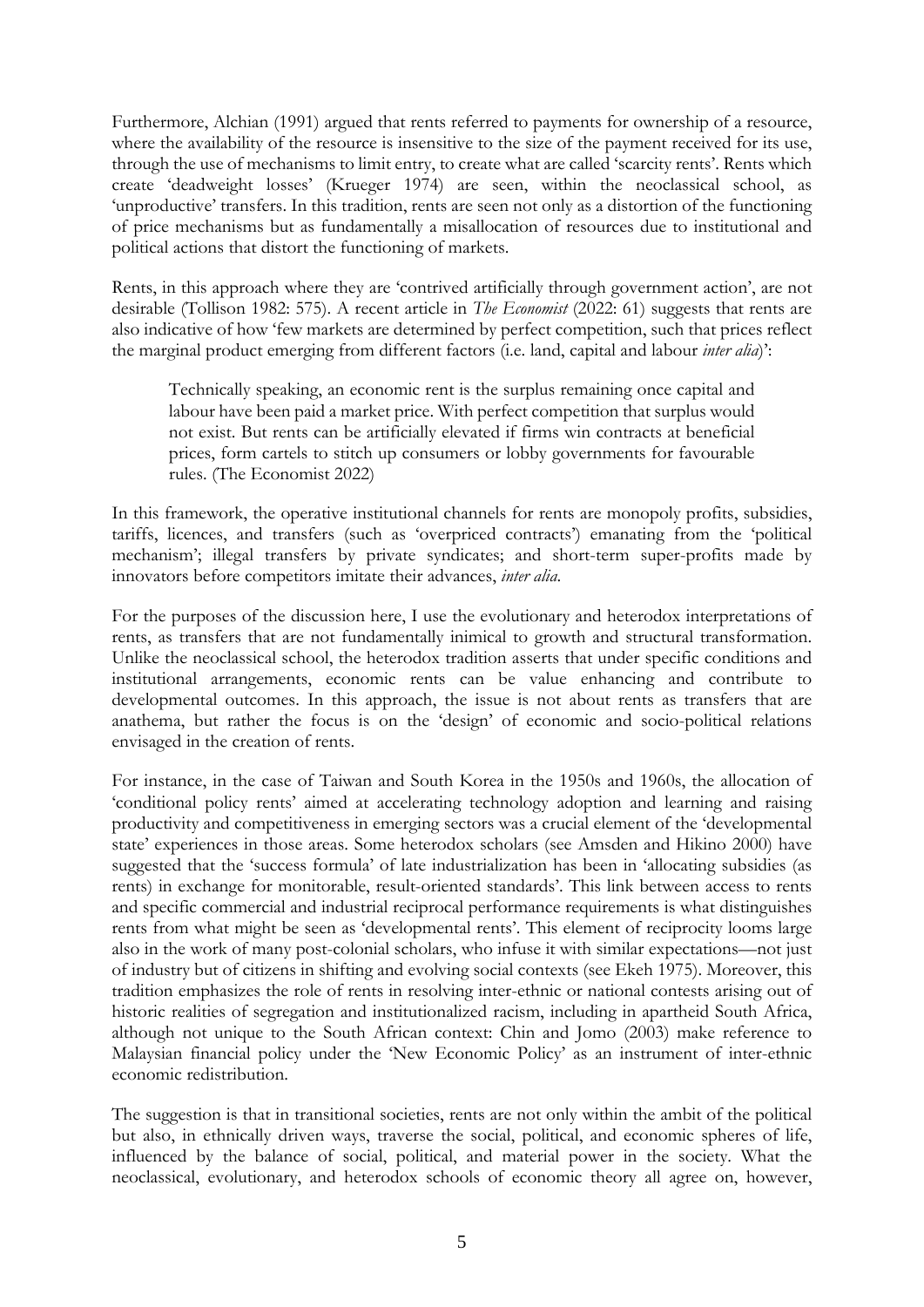notwithstanding significant differences, is that economic rents arise out of conjunctural, structural, and market features of society. They arise from the use of power to influence key distributional and market outcomes in favour of particular groups, in relation to other groups. They determine *who gets what, why, and under what conditions*.

In the case of South Africa, the 'political economy of distributive conflicts' and the institutional evolution of B-BBEE, alongside the market structure of the post-apartheid economy, complicates what North et al. (2007) argue are the 'rent-creating' limits imposed on who accesses and who is excluded from 'political and economic functions' to secure peace rather than conflict. Incorporation or 'entry' in South Africa takes on a deep and historical significance, due to the centuries of exclusion of the African and black majority. Rather than a project of narrow 'accumulation', it is a socio-political project central to the historical path of the post-colonial and post-apartheid state. It is clear that there can be no meaningful and sustained peace in South Africa without the incorporation of the erstwhile excluded African and black majority in the mainstream of the economy, as the *Strategy and Tactics* of the African National Congress (ANC 1969) suggested, alongside an economic programme to change property and social relations:

We do not understand the complexities which will face a people's government during the transformation period nor the enormity of the problems of meeting economic needs of the mass of the oppressed people. But one thing is certain in our land this cannot be effectively tackled unless the basic wealth and the basic resources are at the disposal of the people as a whole and are not manipulated by sections or individuals be they White or Black.

This recognition—that the transformation of the society would be incomplete without meeting the basic economic needs of the people and bringing the basic wealth and resources of the country into the ownership of the people as a whole rather than specified groups within the historic racial hierarchy of South Africa—was prescient. It was a recognition, in 1969, that even a process of elite-level redistribution, would be insufficient to meet the enormity of the economic and social needs of the 'mass of the oppressed people'.

In South Africa, as we shall see below, the real or perceived threat of violence, institutional changes, and the configuration of economic and social relations open space for a redrawing or recasting of who is within the ambit of political, social, and economic power and who has access to resources that allow for the accumulation of such power. B-BBEE, as a response to historical and contemporary experiences of economic exclusion and marginalization, has for 'designated groups' served as a rent distribution mechanism with its own institutions and envisaged market outcomes, which are subject to continuous recasting, reframing, and renegotiation.

#### **2.2 Black economic empowerment as a rent**

The historical and contemporary role of BEE is best captured in the preamble of the Broad-Based Black Economic Empowerment Act 53 of 2003, which recognizes 'that under Apartheid, race was used to control access to South Africa's productive resources and access to skills'. The preamble recognizes what many scholars suggest, which is that apartheid involved 'the extraction of rents from black people[, creating] a massive misallocation of resources' (Acemoglu et al. 2007: 11). These rents were extracted through lower administered wages through labour monopsony practices; through the colour bar legislation; through lower spending on education and healthcare for black people; through fiscal extraction via regressive taxes aimed at raising the resources to underwrite the social wage of the white part of the population; and to provide a cheap, vulnerable, and pliant black labour force to primary industry (in mining and agriculture) initially, and later to secondary industry (Jabavu 1931).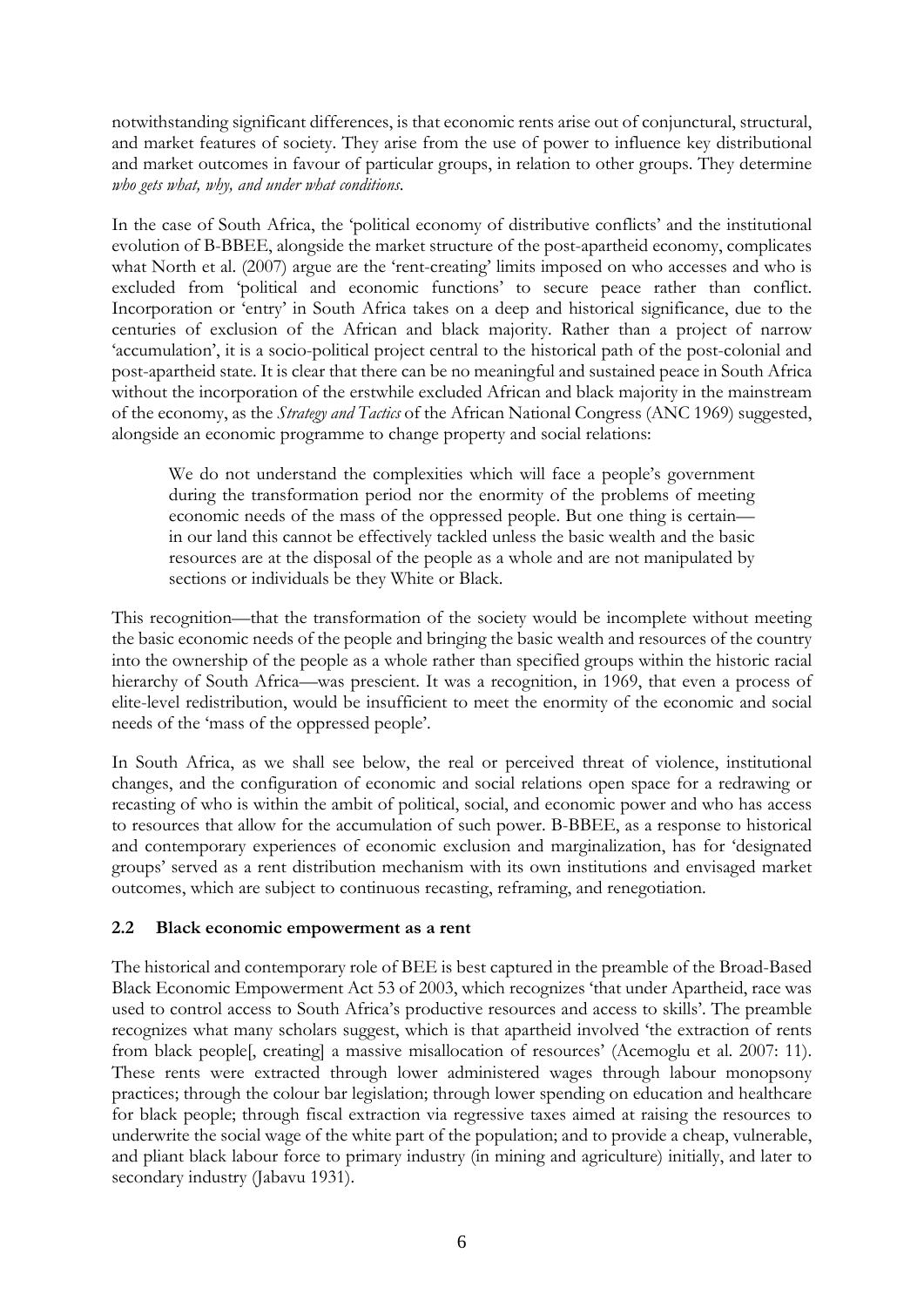A key implication of this was that the colonial and apartheid legislative and political environment foreclosed the ability to build an indigenous capitalist class, or alternatively, arrested its nascent emergence through legislation such as the Land Act and the Master and Servant Act, *inter alia*. Even prior to these pieces of legislation, the colonial administrations had willingly issued generous rents to English colonial elites, as a letter from Sir James Rose-Innes to Cecil John Rhodes in November 1892 shows. Lamenting the rents given to one Mr Logan which effectively gave him the 'monopoly of supplying refreshments' to the entire railway system and 'practically running the whole show for about twenty years ... [with] no tenders called, though in the past tenders have always been called', Rose-Innes lamented to Rhodes the irregular nature of this sanctioned transfer of value to the politically connected (Rose-Innes, 1892). Later, colour bar legislation and exclusive access to the Land and Agricultural Bank ('the Land Bank') would give white workers and white agriculture capital the rents required to prevent the violence seen in the 1922 Rand Revolt or the political crisis that confronted Smuts and Botha's South Africa Party in the early 1900s.

Moreover, under settler colonialism and apartheid, race as an avenue for the selection of people for privilege or disadvantage was an institutionalized mechanism that distorted markets, prices, and life chances and opportunities, while creating intergenerational rents for the white part of the population. In this way, South Africa, historically is an atypical example of an economy and society built around 'racial capitalism', where institutionalized racism, rather than being a precondition or by-product of how capitalism takes root, is foundational to it. Racism, here, is not incidental but rather a central feature of how capitalism extracts wealth and surplus value, and assigns and apportions 'differential value to human life and labour' (Kelley 2022; Robinson 1983).

Therefore, B-BBEE, as something that seeks to respond to this concrete experience of institutionalized and systemic racism, is about subverting this differential value apportioned to black people, and the terms of their incorporation and participation in the South African economy, as a mechanism to build a 'new economy'. Viewed in this way, the democratic breakthrough in 1994 was in many ways about disturbing the historic rent extraction system and replacing it with new rents aimed at redress and redistribution. B-BBEE, in this sense, is about the distribution of economic rents to the erstwhile marginalized and excluded, as a corrective or remedial measure. The preamble of the B-BBEE Act goes further, to recognize that the South African economy performs below its potential because of the persistence of the reality that 'still excludes the vast majority of [citizens] from ownership of productive assets and [possession] of advanced skills'.

Recognizing this, BEE is about taking active steps to increase the effective participation of the majority of South Africans in the economy. Furthermore there is a recognition that the stability and prosperity of society may be undermined if such tasks are not undertaken (DTI 2003).

The B-BBEE Act (as amended in 2013) also recognizes the authority vested in the government to 'establish a national policy on broad-based black economic empowerment [that] promotes the economic unity of the nation, protects the common market and promotes equal opportunity and equal access to government services'.

In this sense, and for the purposes of the discussion below, preferential procurement is a mechanism that arises out of this responsibility placed on the government by the Act and by Section 217 of the Constitution, which requires organs of state to implement procurement policies that provide for categories of preference in the allocation of contracts, and to protect and advance the interests of those 'categories of persons, disadvantaged by unfair discrimination'. Further, it arises in the case of private firms, in the B-BBEE scorecard, encouraging firms to make use of a portion of their measured procurement spend on black suppliers.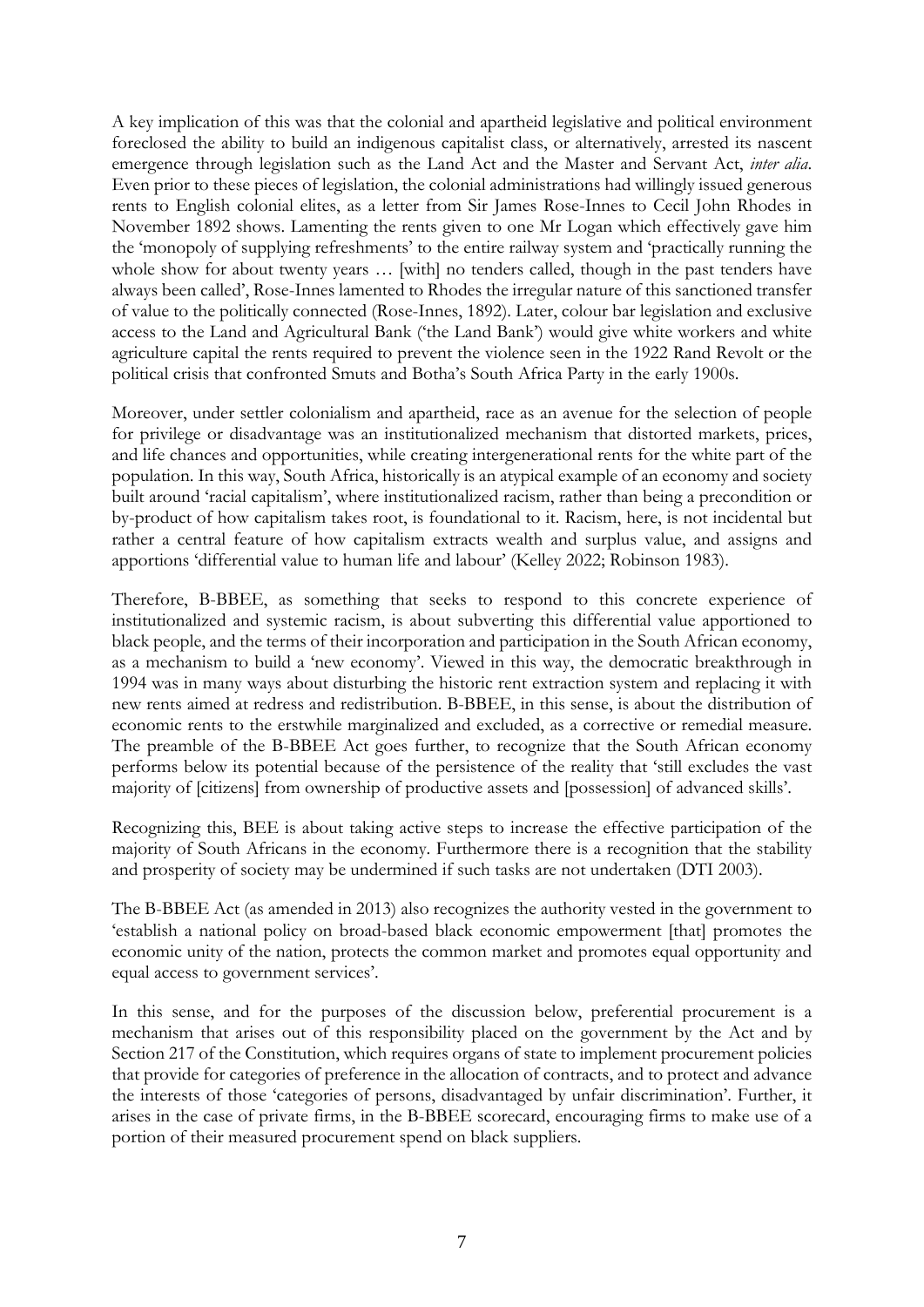#### **2.3 What determines the use of formal and informal avenues to 'empowerment'?**

The choice by economic agents over whether to participate in 'formal' avenues towards the objective of increasing effective economic participation or to pursue these objectives through 'informal' channels that include violence as an agential strategy is determined by a combination of factors.

First of these factors is the state's monopoly on violence, its capacity to manage and distribute rents, and the relative returns to informal avenues. Related to this, as we shall discuss below, is the stability or instability of the broad elite coalition, at the centre of the polity and rent distribution framework. The role of elites, in both the formal and the wider sense, is important, especially for post-colonial polities whose historic path has been built on multiple spheres of overlapping and at times contesting institutional and rent distribution networks.

The second factor is the emergence of apartheid and its antecedent, the colonial state, and its configuration of power as reliant on a constellation of ethnically defined Native Authorities in the local state which were in turn overseen and supervised by white officials (Mamdani 1996) . Thus, particular elites in these authorities and in the broader nationalist front were in contest, and at times in co-operation, with the dual-power structure that underpinned apartheid and settler colonialism.

These institutional forms, rooted uneasily alongside constitutional or parliamentary forms of power in the white minority, created even within the post-apartheid era what Peter Ekeh calls the primordial and civic 'publics' or elements of citizenship in Africa (Ekeh 1975). Ekeh, in the case of the primordial public, suggested that notions of citizenship were linked to emergent and precolonial ethnic groups that gave a form of identity-driven or 'psychic benefits of security' to firstgeneration educated Africans and were in 'need of defence' from western modernity, while the 'civic public' gave primacy to economic value, in an amoral relation, creating a 'distributional link' between the formal and informal, the civic and primordial:

A good citizen of the primordial public gives out and asks for nothing in return; a lucky citizen of the civic public gains from the civic public but enjoys escaping [without] giving anything in return whenever he can. But such a lucky man would not be a good man were he to channel all his lucky gains to his private purse. He will only continue to be a good man if he channels part of the largesse from the civic public to the primordial public. That is the logic of the dialectics. The unwritten law of the dialectics is that it is legitimate to rob the civic public in order to strengthen the primordial public. (Ekeh 1975: 20)

The primordial may be not only the post-colonial notion of 'emergent ethnic groups' but also other ties of affinity, or age in the case of youth groups and location and economic activity in the case of community and business forums respectively. Here, the primordial or 'second public realm' can also crystallize in the form of the political party or 'business forum' ostensibly representing black people, women, military veterans, people with disabilities, or youth-owned Qualifying Small Enterprises (QSEs) and Emerging Micro Enterprises (EMEs), as networks constituted through family, kinship, or shared political or commercial interests. Many studies have considered how such ties have played a role in the moulding of a nationalist elite in the liberation era, whose interests are driven through the 'vehicle' of a political party (Lodge 2014: 6). For instance it is still unsurprising to hear supporters of the governing party refer to it not as a 'party' in the narrow electoral sense but as the 'parliament of the African people'.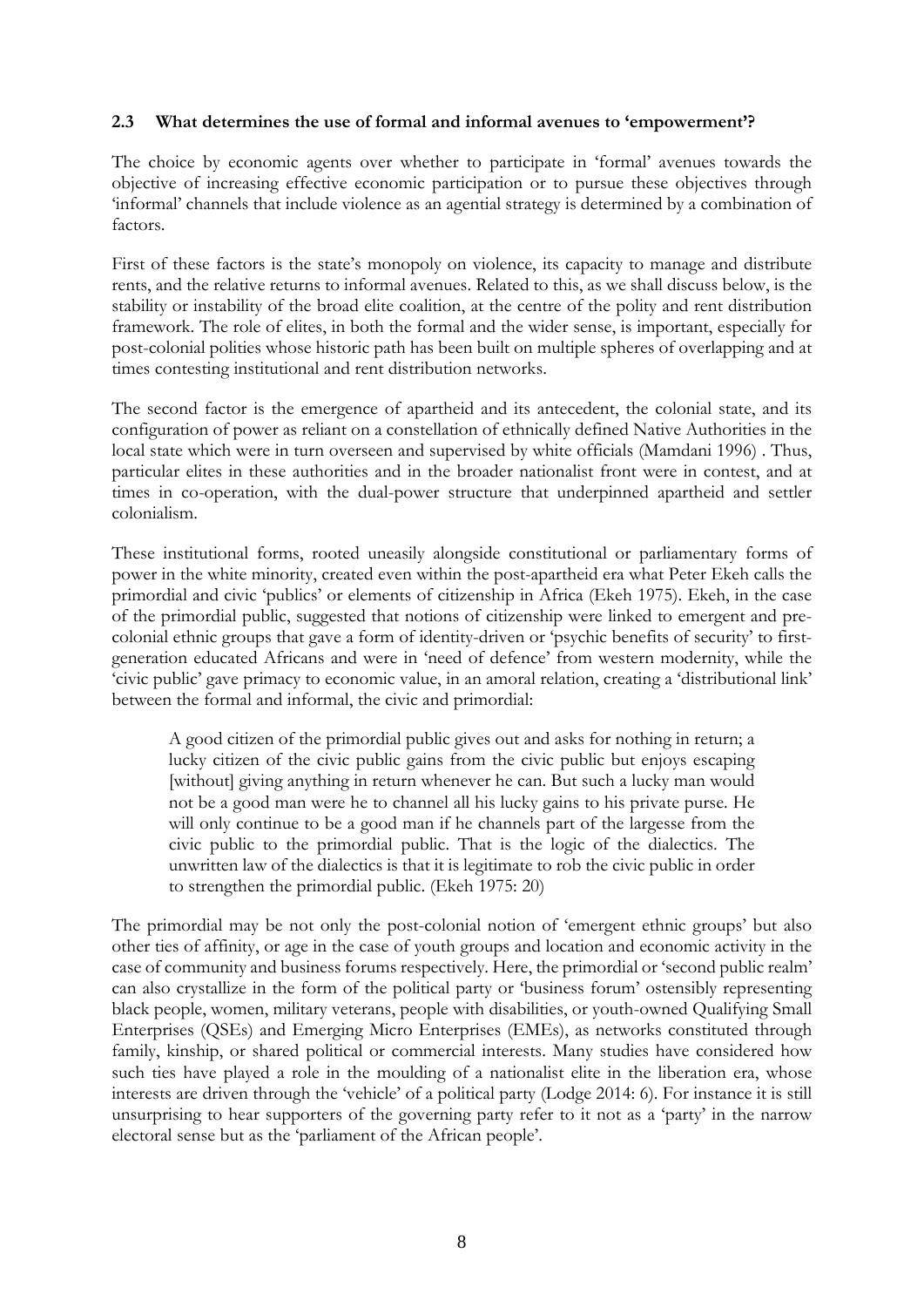These categories are critical conduits to 'claims' to rents that arise from identity, association, or kinship. As Mamdani (1996) suggested, the colonial state, and the post-colonial state that succeeds it, spawn a 'bifurcated apparatus', with two distinct forms of authority: one civil, speaking a 'language of rights'; and the other 'customary', speaking the 'language of tradition'. The latter authority, by its role in the allocation of property and land in neo-feudal fashion in the former homelands or 'Native Reserves', or in the case of the political party the allocation of ward- to national-level opportunities, remains a major power broker in any community-level or nationallevel distribution of value.

Such power is only exercised under specific conditions or presupposes that there is something to distribute to all who wield enough power to 'keep the peace', yet in the case of post-colonial political economies, the failure to undertake meaningful structural change and economic development, and the development of a 'home market' in a meaningful sense, opens the economy to volatility emerging from downturns in the international economy (Fanon 1961). In the contemporary case of South Africa, such downturns are an outcome of the failure to transition the country away from being a mineral dependent economy, with unevenly located economic activity and widespread under-development.

In such post-colonial moments of volatility (of upswings, downturns, and crises) as Fanon suggests, the 'vultures are too numerous and too voracious, in proportion to the lean spoils of national wealth'. Not all of these spoils, it seems, can be redistributed via formal channels, and 'pacting and coalition-building' beyond the parameters of formal channels substitutes, or where required complements, these channels. Further, as both Fanon and Khan (2000) observe, in postcolonial societies, without an indigenous economic elite, a process of primitive accumulation takes place as incipient elites plunder state institutions and private corporations, especially where these are held by minorities, in a rapacious struggle for wealth.

This was seen with the project of ejecting a merchant class of Indian descent in post-colonial Uganda. Yet some analyses also suggest that the limitation of a rent-focused analysis is that it may overlook, in the absence of a dominant indigenous economic elite, the absence of a local African business class in policy-making, or conversely, the failure of such a class (due primarily to its absence) to 'capture' state policies (Mkandawire 2001: 300). For instance, the reframing of the formal basis of BEE in South Africa, rather than being driven by the interests of the organized lobbies of black business, is driven by defensive litigation by business forums representing Afrikaner commercial interests, who contest the rents proposed in the *2017 Regulations*, as mentioned earlier.

Such a view, however, while correctly critical of public choice or rent-seeking explanations of African underdevelopment, overlooks the informal and primordial forms of capture of state policy that have emerged in many post-colonial experiences. While not hegemonic, one cannot ignore in post-colonial Africa the emergence from the ranks of the commercial and cultural elite, of ideas of 'indigenization', 'Africanisation', and other politics of economic reform, aimed at facilitating participation and value capture among nascent elites among the previously colonized and disadvantaged. These politics marshal both formal and informal strategies of engagement. In the South African case, primordial politics have taken on an ethno-national but increasingly factional (linked to the factions of the governing, African National Congress) reasons for existence, wherein 'violence is an important resource' in contests for power and access to opportunity. Viewed in this way, corruption and its corollary, 'anti-corruption', are both a form of politics (Van Holdt 2019: 3). This is not surprising, as Khan (2010: 1), observes, in 'developing countries' like South Africa, where formal institutions are often incapable of 'distributing benefits' in a manner consistent with the distribution of power across the society: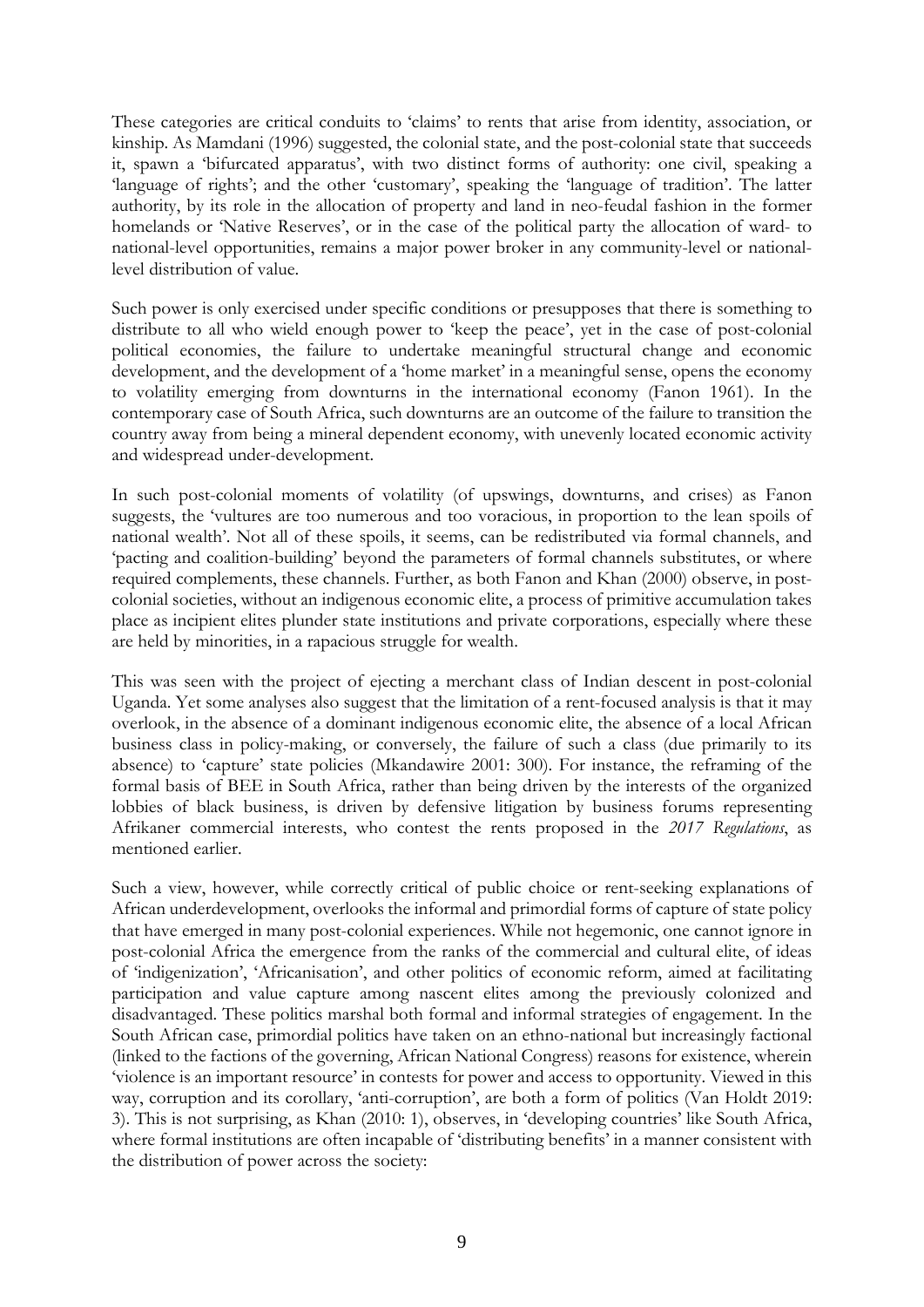The distribution of power in developing countries draws significantly on organizational abilities based in non-capitalist sectors. In many cases, the historical roots of these capabilities go back to colonial history or earlier. Here, formal institutions alone cannot support distributions of benefits consistent with these distributions of power. Informal institutions like patron client allocative rules, and informal adaptations to the ways in which particular formal institutions work play a critical role

Seen in this way, the alternative or informal political economic system (at national, provincial, and local levels) rationalizes the use of violence in the face of the incontrovertible fact of limited entry into the mainstream economy.

This is, however, complicated by the fact that the construction sector—the focus of much of our discussion below—has relatively lower concentration and dominant market actors. However, in the civil work subsector (which has more contract awards than other subsectors), the top five firms hold a combined market share of 76.6 per cent, compared with 68.8 per cent in the building category (Competition Commission 2021). Prior to much of the industry restructuring after the 2010 World Cup collusion scandal, many of these top firms were largely white owned, and while many of the listed players have exited or are faced with financial distress, there are new claims on project-level cash flows which arise from perceptions of exclusivity and preferential procurement policy.

Below, I consider how the political economy of empowerment in the post-apartheid period in the formal sense is framed, with a focus on the implications of this for the construction sector and the infrastructure-led recovery at the centre of the economic policy of the South African government. Thereafter, we consider the Delangokubona phenomenon as an example of the informal primordial adaptation of BEE in pursuit of primitive accumulation, and its implications for development.

# **3 Formal avenues to economic rents within the B-BBEE framework**

In order to better understand the distributive conflict or tensions around rents, it may be worth understanding what kind of distributional avenues formal BEE can unlock. A helpful framing allows us to consider these through the prism of production and exchange. I argue that two sets of 'civic' rents emerge in the formal sense, which are of interest – **production** and **financial** or **exchange-**related rents.

The first would be those rents that arise from race-based policies of redress like affirmative and employment equity, premised on special measures in the sphere of production via employment, business set-asides, preferential procurement, subsidies, and financing, *inter alia*, and focused on production-related relationships and concerns.

The second in the sphere of exchange are financial concerns around distribution (at what level dividends are paid as a proportion of earnings, and at what value shares can be exchanged for or at what capital gain, and on what terms the stake has been acquired). While the two concerns may occur in some cases in tandem, they are not synonymous and represent different claims on firmlevel cash flows, as a Richards Bay-based trade unionist suggested to me:

There are people who benefit via employment, others via business opportunities, now the company appointed is owned by whites, now we want a stake in the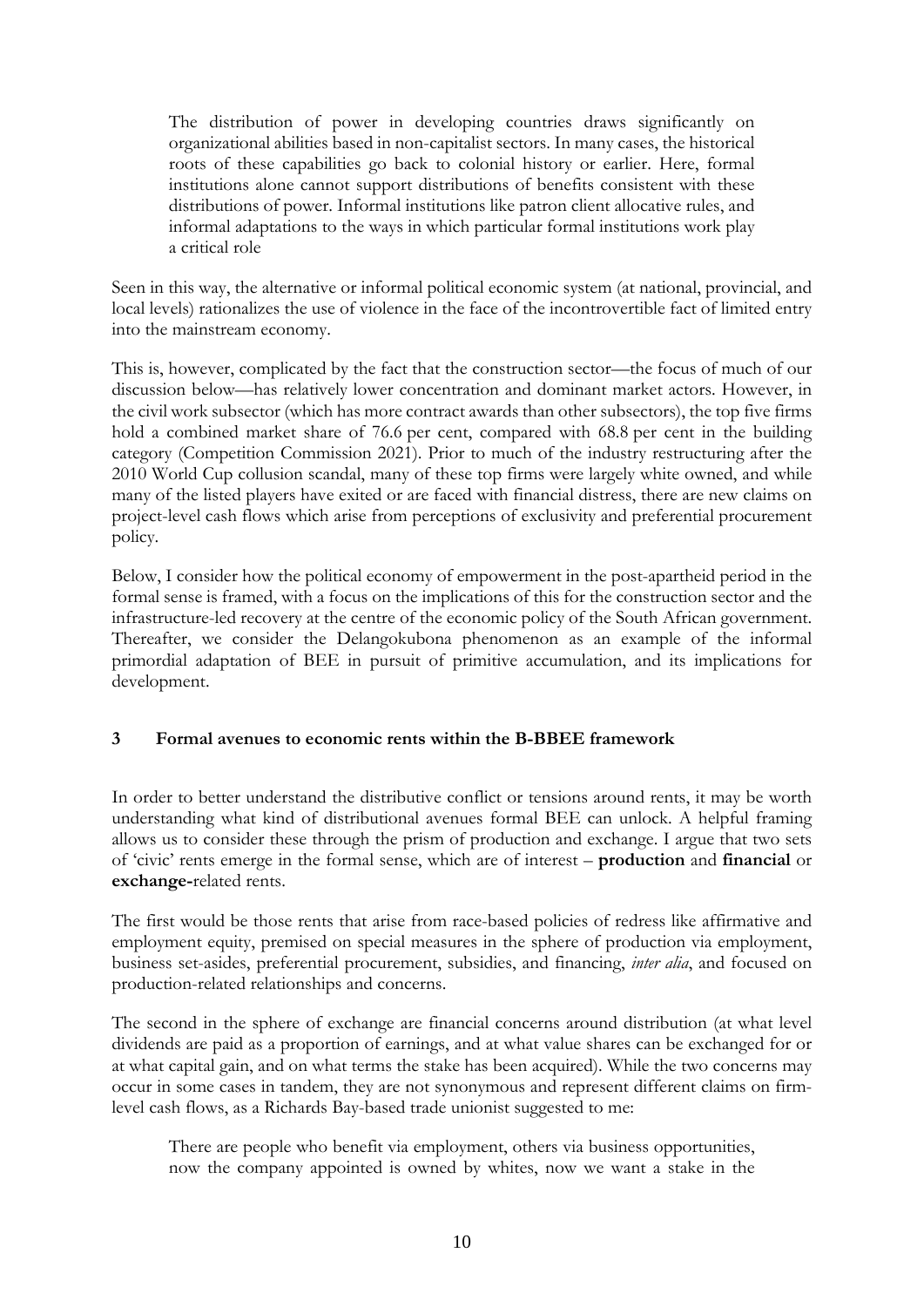project … the collaboration now between councillors to ensure employment will also collaborate with small business that wants a stake … through that stake, a business owner will be able to employ people in the community.

I have argued elsewhere (see Cawe 2020) that the financialization of B-BBEE meant that many broad-based participants were faced with volatility of financial variables beyond their control due to the sophisticated financial engineering, or what one commentator called, 'a European call option of a special kind', giving workers, community groupings, and others 'the right, but not the obligation', to buy the stock of the target firm at some future date, if the gamble on dividend flows and interest rates pays off (Nobaza 2014). Informed by this experience, the calls have become louder for observable participation and involvement in the creation and generation of cash flows in projects and firms, rather than access to cash flows arising solely from marginal ownership (dividends, share buybacks etc.) but 'hands-off' involvement.

# **3.1 Preferential procurement and the demand for 30 per cent**

Preferential procurement, as we have shown above, is a critical element of not only B-BBEE but also other pieces of legislation aimed at redress in South Africa. Government policy suggests that public procurement can also drive transformation through the empowerment of these designated groups and small businesses through 'subcontracting and pre-qualification' for preferential procurement (National Treasury 2017).

While a requirement for procurement in the public sector, many informal groups have extended such an interpretation to the procurement obligations placed on contractors working on behalf of the state, and those receiving licences or other rents from the state. While the concern raised by the National Treasury focused on provincial, municipal, and, in the case of SANRAL, state-owned entity projects, it seems that the approach of reinterpreting the preferential procurement regulations has been extended to private actors: to contractors or subcontractors who have successfully bid for participation in projects via formal means. While the South African financial media has dismissively seen these acts as inexplicable instances of criminality, these analyses have skirted around the political economy drivers of this type of political and economic choice, which complicate the seemingly neat distinctions often drawn.

The leading article in the 26 August edition of the *Financial Mail* (Steyn 2001), however, did recognize such complexity, suggesting that the genesis of this politico-economic violence is the obligations or procurement rules placed on firms to 'develop host communities through enterprise development'. As one official interviewed at a large mining company suggested, 'every business decision that needs the consent of a community is subject to factional fights over authority over the distribution of economic rents'. Yet what became clear in discussion with a trade union official based in KwaZulu Natal is that a key issue communities raise (which at times is used to justify violent disruption of infrastructure and other projects) is the failure of these firms to comply with formal pieces of legislation.

However, the remedy, is often far less formal – '30 per cent in cash upfront' or face violent disruption of commercial activities, rather than a demand in some cases for formal participation in processes that would ensure subcontracting relationships. Or alternatively, 'pay protection fees'. Although there have been numerous reports where business forums have arrived with lists of service providers for use on site, cash rather than project participation remains a critical part of the bargain in many cases. A press release by the National Treasury in 2018 lamented 'that some people are now demanding that they instead be paid in cash 30% of the value of each contract awarded in these provinces and municipalities; if their demands are not met, they threaten contractors, interrupt or stop the implementation of projects' (National Treasury 2018).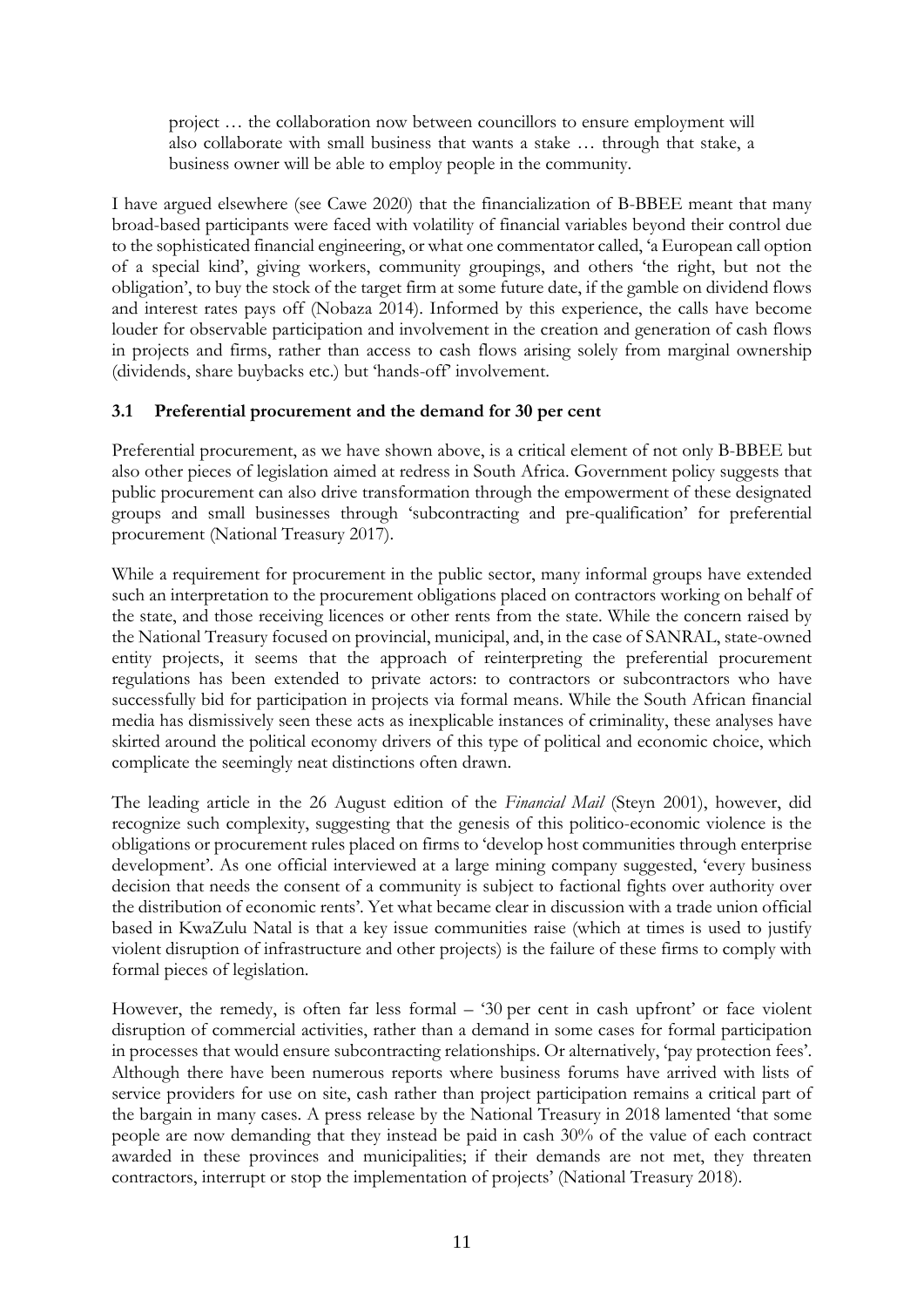This, which I describe below as the Delangokubona phenomenon, is important to consider if one reflects on the critical role of infrastructure investment as the 'flywheel' of South Africa's post-COVID-19 Economic Reconstruction and Recovery Plan (ERRP). [5](#page-13-0) Furthermore, one must also consider how important the misalignment between policy-making institutions (at provincial and national government levels), which in many cases make but do not enforce policy, becomes when we consider outcomes, and how that policy is interpreted and administered at a project and firm level in municipal and state-owned entities—which, as shown in Figure 1, are the main spenders on capital investment in infrastructure.





Source: author's own illustration based on Statistics South Africa (2006–20).

These entities, municipalities, and SOEs are also the site of the violent and disruptive threats indicative of a rent management framework in crisis. As we shall see below, these conflicts over who has decision-making authority over the distribution of economic rents enabled by law, regulation, and policy are framed by not only ethno-national markers of race and class but also the politics of political party, locality, and traditional institution in a bifurcated post-colonial society; elite interests; and the broader distribution of power in society.

#### **4 Delangokubona: An example of violence as 'political entrepreneurship'?**

In line with our earlier characterization of 'concerns' at a financial and operational level, the Delangokubona phenomenon, or what some in the South African media have characterized as the construction, mining, or procurement 'mafia' is primarily focused on operational rather than financial distributional concerns.

The modus operandi of these groups, many of whom refer to themselves as local business or community forums, is to enter sites (mostly in the construction and mining sectors) and demand

<span id="page-13-0"></span><sup>&</sup>lt;sup>5</sup> The ERRP suggests that the 'end goal' of its focus and approach is to 'pursue an infrastructure led economic reconstruction and recovery', with investment in infrastructure that will stimulate the various sectors of the economy (Government of South Africa 2020: 4).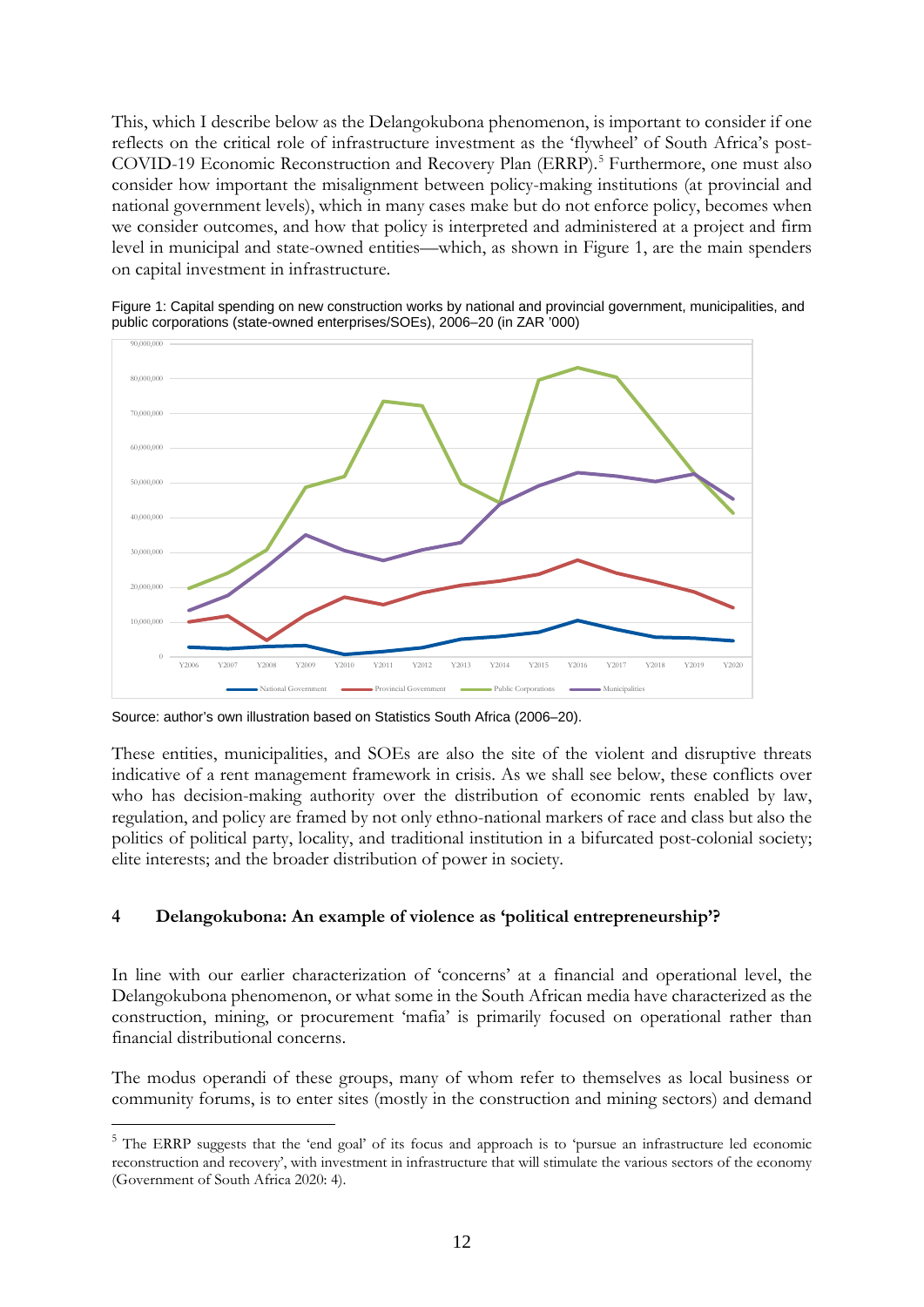a stake (normally 30 per cent of contract value), a subcontracting arrangement, and, in some cases, that firms employ certain people linked to them (Irish-Qhobosheane 2021). A further element of this phenomenon is to not only to establish the legitimacy of these groups as avenues to access economic opportunities in limited supply in the eyes of many black-owned SMEs looking for opportunities, but also to lend credibility to alternative and parallel interpretations of redistributory policy in the areas of procurement and employment equity.

In the construction sector, the business forums engaged in the Delangokubona approach, had by 2019 disrupted over 180 infrastructure projects in this fashion. As an April 2018 *Business Day* article suggested, many such projects had been halted in the province of KwaZulu Natal:

These include a R1.8bn revamp of Tsogo Sun's Suncoast Casino complex, the R120m Durban City Fleet building site, which was nearly torched and the R132m inner-city hotel construction … on Wednesday morning, dozens of Delangokubona supporters halted construction at the Oceans Umhlanga site, [which] is a R4.2bn project spearheaded by Durban businessperson Vivian Reddy. (Makhaye and Mkhize 2018)

The operations have also been extended to the funeral industry, where in 2018, organized groups calling themselves the Delangokubona Business Forum and the Forum for Radical Economic Transformation sought to exclude white- and Indian-owned funeral parlours from operating in the townships and rural areas of KwaZulu Natal. A further consideration worth discussing relates to these forums and their activities, which span the formal and informal forms of pressure placed on firms to provide access to protection fees in cash, contracts, and employment opportunities

Further, it seems there are four features of the Delangokubona phenomenon that were enabled or only made possible by the particular conditions that emerged in the post-Apartheid political economy, drawing from the literature discussed in preceding sections.

These include challenges in policy design that including limiting the ambit of rent distribution; declining output and investment across the economy; the geographic locus of capital spending and economic activity (and by extension the capabilities required to access rents); the efficacy of the monopoly enjoyed by the state on violence; and the uneven enforcement of firm- and project-level commitments to B-BBEE via preferential procurement and employment equity.

I discuss these in turn.

# **4.1 Who benefits from the formal 30 per cent? Misalignment of signal and intent, with practice**

As discussed above, a critical focus of the Delangokubona approach has been on construction works, which in many instances exhibit lower barriers to entry for participation from an employment perspective but may present some challenges from an enterprise and supplier development perspective. [6](#page-14-0) As far as employment is concerned, construction is known to disproportionately (relative to other economic sectors) employ those with limited or no skills (National Treasury 2016). This makes it an attractive area for value distribution to historically disadvantaged groups and communities, through employment and subcontracting or enterprise/supplier development channels.

<span id="page-14-0"></span><sup>6</sup> Construction Industry Development Board (CIDB) registration at Grade 1, the entry-level grade, costs ZAR450 (US\$30), with relatively lower barriers to accessing subcontracting opportunities with larger contractors.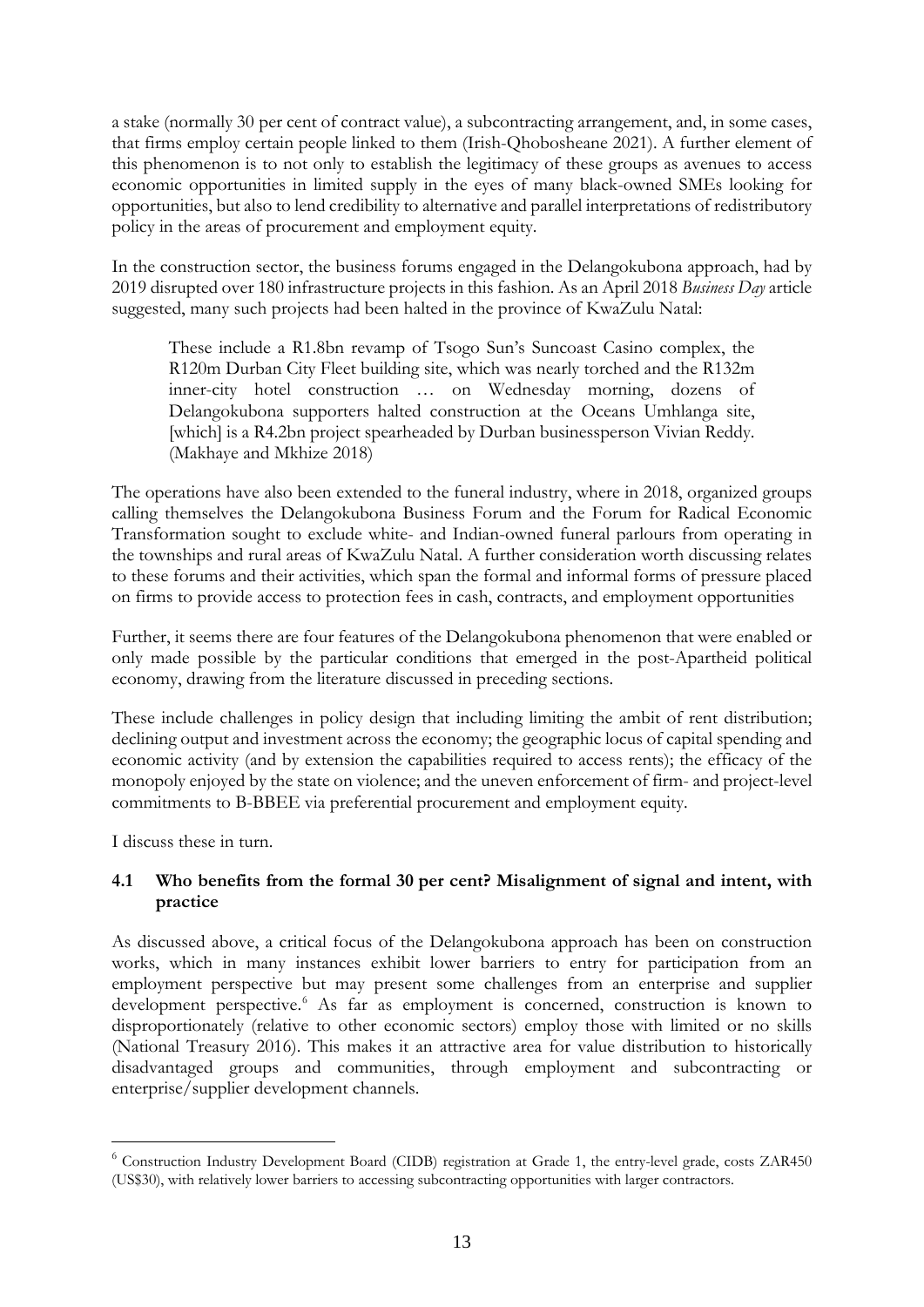On enterprise development opportunities, the situation becomes a little more complicated. Schedule 9 of the 2017 Preferential Procurement Regulations implicitly creates a tripartite relationship between the procuring entity, the main contractor, and the subcontractor. This procurement network also effectively creates a relationship between the subcontractor and the procuring entity. The 2017 Regulations, which cover projects valued above ZAR30 million, imply that every project valued in this way must at a minimum have ZAR9 million in activities and services subcontracted to designated groups (Anthony 2019: 122), unless the subcontract is 'chopped up' among a few EMEs, presenting monitoring and other quality assurance challenges for the main contractor. Seen in this fashion, and considering the requirement that CIDB contractors be graded at certain levels in order to undertake work of a particular value, this means only a contractor at Level 6 and above, can be a subcontractor on projects above ZAR30 million.

This suggests that while the regulations' aim of creating subcontracting agreements within procurement networks may be well intentioned, if these regulations are applied in a stringent and formal sense, only medium-capacity contractors and above can benefit, rather than black-owned small, micro, and qualifying enterprises (or EMEs with a turnover of below ZAR5 million) as often suggested. As can be seen in Figure 2, when we consider Level  $1<sup>7</sup>$  $1<sup>7</sup>$  $1<sup>7</sup>$  contractors across different key metropolitan municipalities ('metros'), one realises that while the ZAR30 million threshold may serve as a mechanism to encourage the emergence of larger or medium-sized black-owned construction firms, it fails to recognize that many of the historically disadvantaged contractors still operate between CIDB Grades 3 and 6, and that the 2017 preferential procurement regulation may not serve as an accessible rent for many CIDB-registered firms at lower grades.

The concern here, then, insofar as the 2017 Regulations are concerned, is not only that they narrow the selection pool of capable and cost-effective bids, as Afriforum suggests in its court bid, but rather that the regulations strictly define in an even narrower fashion the type of black firm that can benefit from the policy rent in Schedule 9 in a formal sense**.** 

Figure 2 outlines this in the case of contractors in the metros of Mangaung, Ekurhuleni, Nelson Mandela Bay, and eThekwini, showing the limited number of contractors in Grades 6–9 (those who can qualify) in some of these metros.

<span id="page-15-0"></span><sup>7</sup> A Level 1 B-BBEE is a synonymous with 100% ownership as measured by the BEE scorecard, across exempted micro-enterprises (turnover < ZAR10 million), qualifying small enterprises (with turnover between ZAR10 million and ZAR50 million), and generic enterprises (turnover > ZAR50 million). Generic and qualifying small enterprises attained a score of 100 points out of 118 for generic entities and out of 103 for qualifying small enterprises.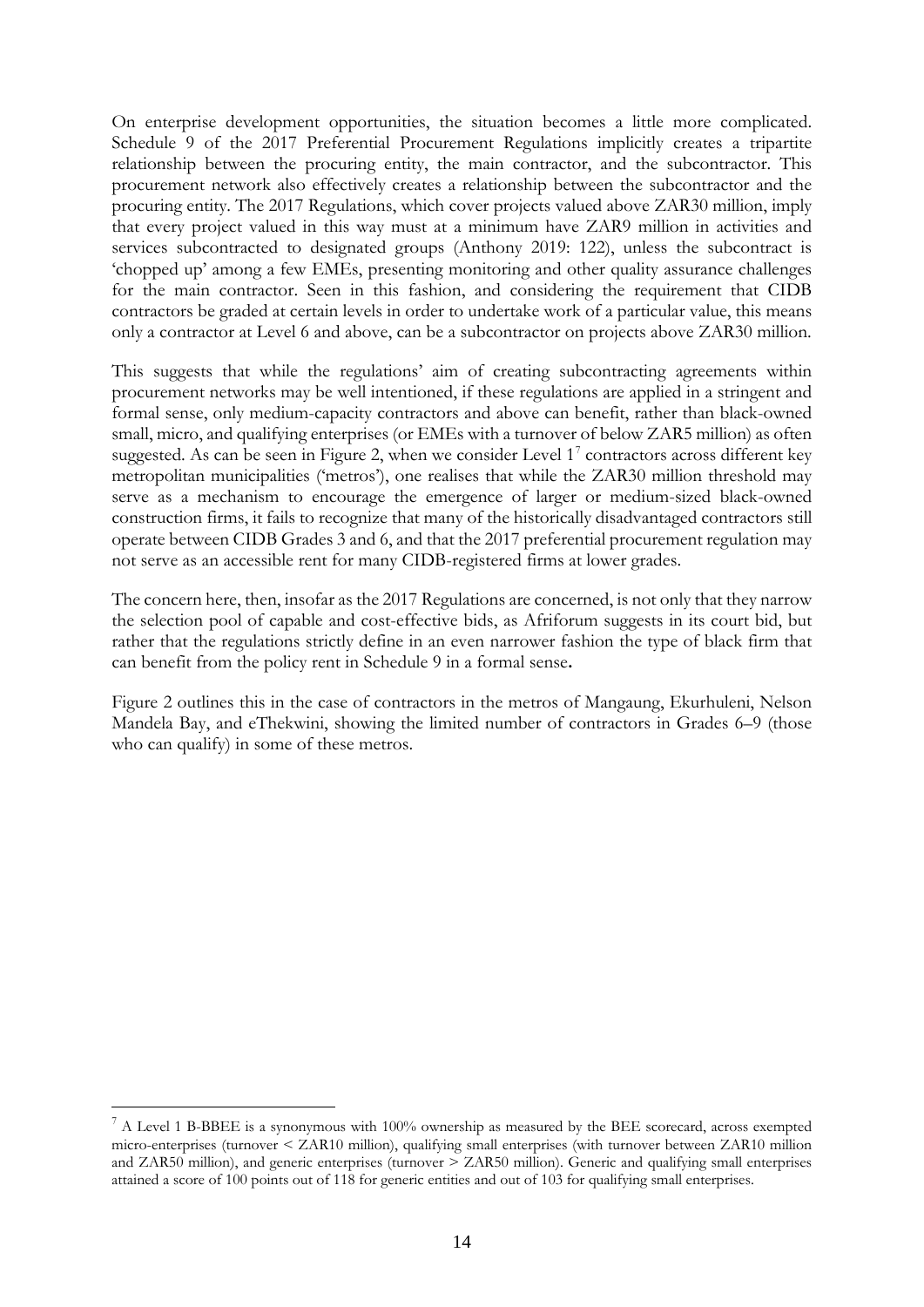

Figure 2: Number of Level 1 black-owned contractors by metro, CIDB Grades 4–9, across all categories of construction works, 2022

Source: author's own illustration based on data in CIDB Contractor Register, 2022.

The picture provided by Figure 2 implies that the formal design and interpretation of the regulations as a mechanism to give effect to preferential procurement among historically disadvantaged groups may inadvertently (or by design) only target specific black contractors those who have a considerable portfolio of work and experience, rather than those seeking entry into the sector, who are often implied to be the target group.

Further, as the figure illustrates, most contractors (across grades) are still located in the urban core (around Gauteng), with a relatively lower base of Level 1 CIDB-registered black-owned construction firms at the relevant grades in places like Mangaung and Nelson Mandela Bay. This suggests that there is considerable purchase in remarks often made by community groups about the need to have local subcontractors from communities in close proximity to infrastructure projects, not only to create an observable signal of local benefit but also to overcome the spatial concentration of construction and built environment capability in metropolitan municipal areas. Without such intervention, there may be a 'chicken and egg' scenario, where small black contractors fail to get subcontracts on work of a significant scale because they do not have the grade, and they cannot get the grade because they have not received subcontracts of a significant enough size to qualify.

A further complication is that the regulations also require such contracts to be subcontracted where it is *feasible* to do so, but they neither define feasibility nor offer a framework for its definition. The discretion to do so, it seems, may rest within the preferential procurement policy frameworks across the 'tens of thousands of sites where [public] tenders are issued and awarded' (PARI 2014), rather than in any central directive coming from national government. Further, the Constitutional Court's order, 'that each organ of state is empowered to determine its own preferential procurement policy', may confront this challenge or may introduce a 'smorgasbord' of regulations that create arbitrage opportunities or complicate formal avenues for market entry for smaller players.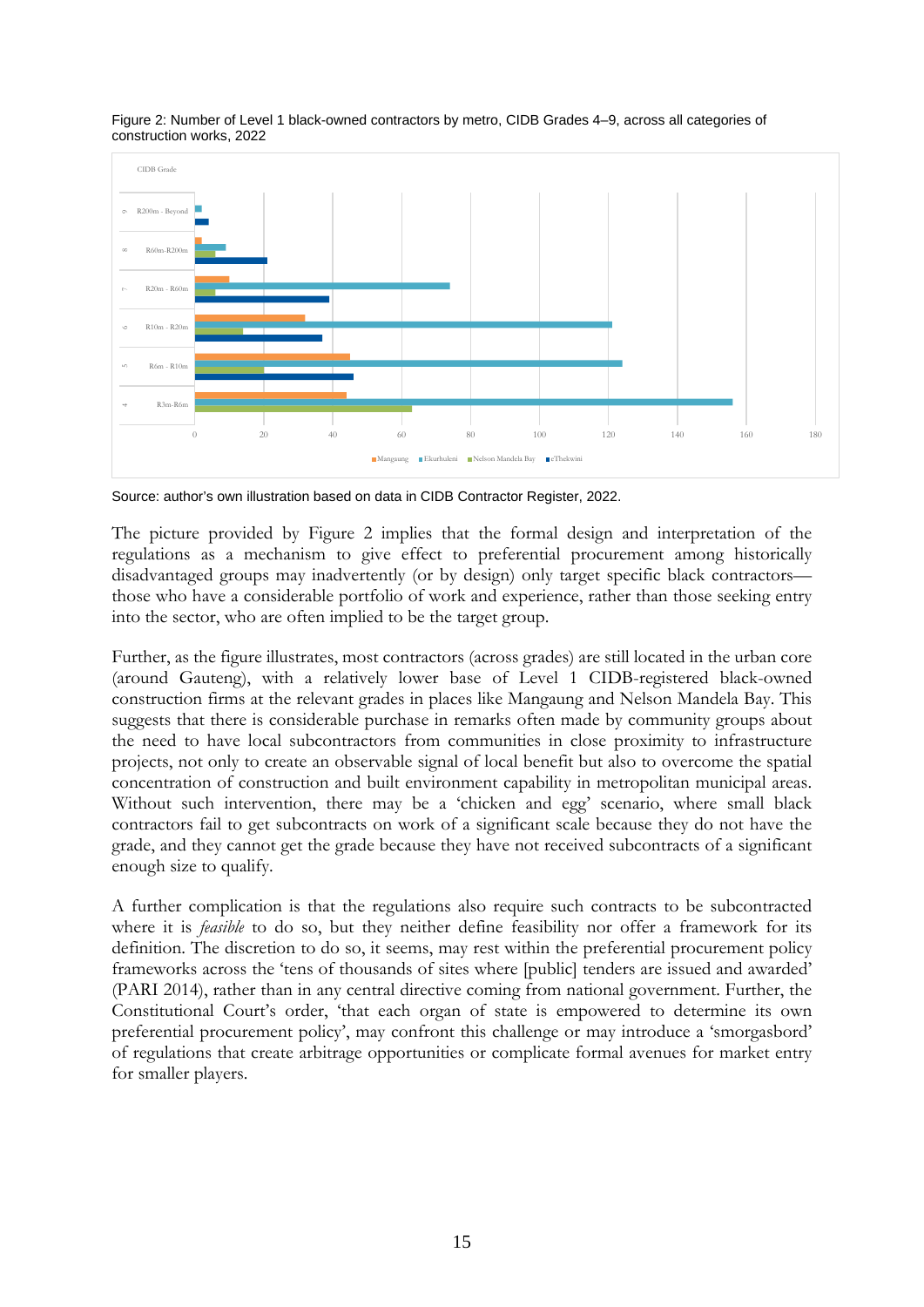#### **4.2 Are the 'spoils of national wealth' becoming leaner? Declining capital investment spending**

Having considered the design implications of the formal regulation on access and overcoming barriers of entry for historically disadvantaged contractors, I argue that capital investment in construction works, the arena where much of the Delangokubona phenomenon has been observed, has been subject to ebbs and flows that have disrupted the 'class formation' project of black entrepreneurs in the construction and built environment sector.

This, rather than explaining the '30 per cent or cash' phenomenon, explains the chosen tactics of entry for many small contractors faced with real or perceived reversals in project entry, participation, and access. The analysis below focuses primarily on capital investment in construction works in the public sector (undertaken primarily by SOEs and municipalities), which is defined as 'spending not connected to existing assets and infrastructure, consisting of spending on works under construction and fees payable to architects, engineers and other professional firms' (Statistics South Africa 2006–20: 2020).

As discussed above, the bulk of new construction works in the public sector occurs in municipalities and SOEs, which are both covered by the Preferential Procurement Policy Framework Act*.* As can be seen in Figure 3 and Figure 4, where I consider SOEs (excluding Eskom's build process, as a major 'outlier') and metros, there has been a steady decline in capital spending across both institutional categories in the last few years. This suggests that the quanta of rents available to different economic actors with a capacity for disruption or violence has been declining, and so too has the ambit for subcontracting opportunities to the value of  $\leq$  ZAR9 million or so.

The implication of this is that the specific construction works budgets, while declining, have also created tense inter- and intra-class conflicts across construction SMEs, which in some cases have been resolved by a politics focused on expanding the opportunity set for smaller black players, and the consideration of violence where such opportunities for entry have been hard to come by.



Figure 3: Capital spending on new construction works by South African SOEs (excluding Eskom), 2015–20 (in billion ZAR)

Source: author's own illustration based on Statistics South Africa (2015–20).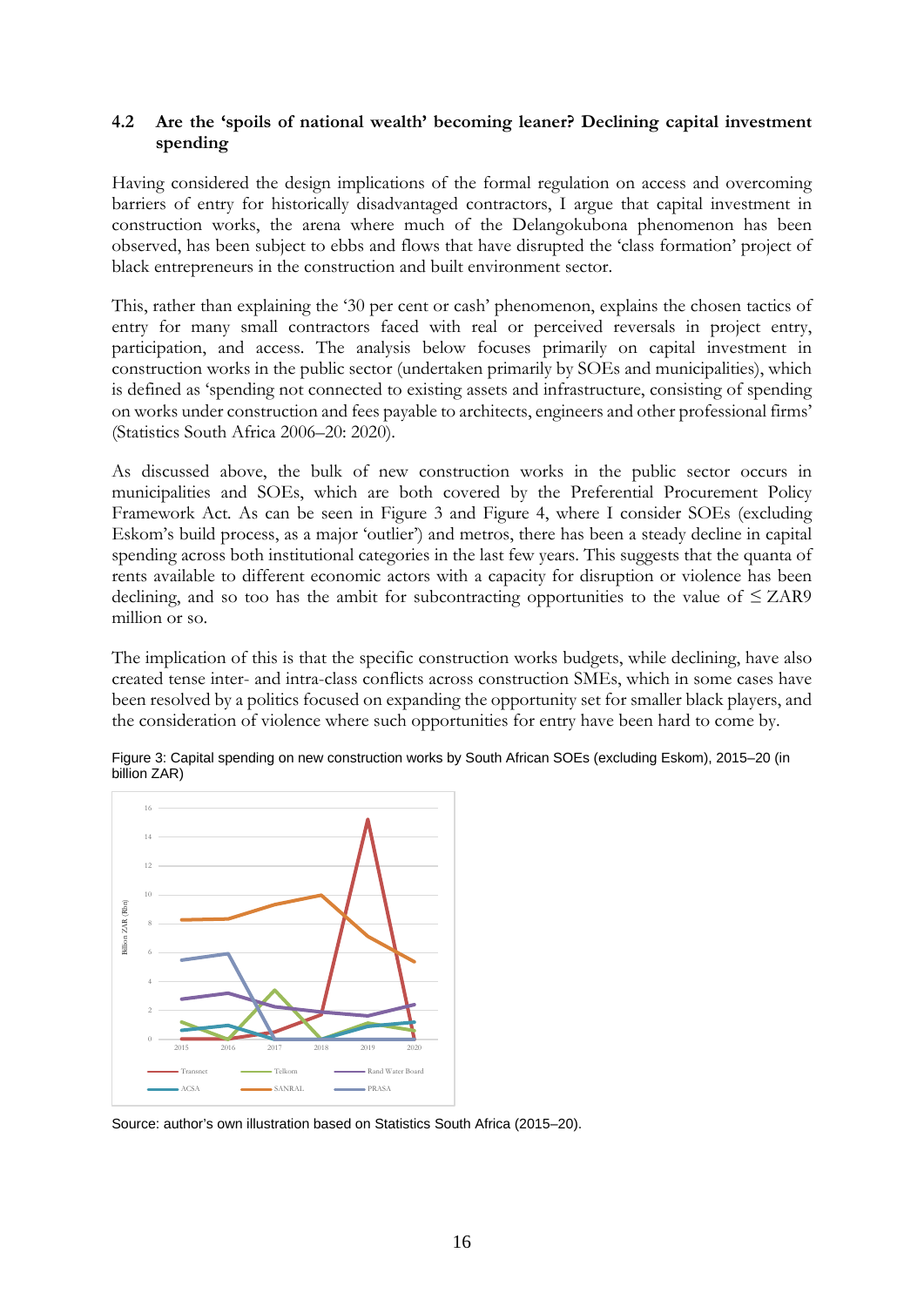

Figure 4: Capital spending on new construction works, metros, 2017–20 (in billion ZAR)

Source: author's own illustration based on Statistics South Africa (2006–20).

The Delangokubona approach, as far as the built environment is concerned, has not only been confined to greenfield projects but has also taken an active role in targeting existing infrastructure for acquisition and enforcing by-laws or the collection of rentals in some instances. Deep urban decline in eThekwini, for instance, gave rise to a campaign in 2017–18 in which the Delangokubona Business Forum sought to negotiate for the acquisition of municipal buildings for reconversion into student accommodation or office space for black-owned businesses (Pillay 2019). The implication of this is that declining capital spending and recent legal outcomes which may narrow the scope of what subcontracting is *feasible* by giving each procuring entity discretion over preferential procurement roles may create multiple political economy contests, as rules may differ across comparable projects in different jurisdictions.

#### **4.3 Formal mechanisms of redistribution and redress are in a systemic crisis**

Conversely, what this also suggests is that the projects planned and scoped under the auspices of the ERRP and the National Infrastructure Plan 2050 released by Cabinet in March 2022 may also lay the basis for more fractious and intense conflicts. This is why the National Infrastructure Plan 2050 suggests, alongside recognizing the 'extortion of firms and workers', that a precondition of the successful execution of critical infrastructure investment over time is active and explicit support for 'emerging construction and supplier businesses and the empowerment of historically disadvantaged entrepreneurs':

Action will be taken to ensure that the Preferential Procurement Policy Framework enables access to opportunity for historically disadvantaged business and black industrialists and that misuse of these provisions is stopped. (DPWI 2022: 74)

It does seem that much of this commitment is qualified with the proviso that those who misuse these enabling provisions be stopped (DPWI 2022: 74). While procuring entities are effectively dismissing the tactics used by such groups, their ability, at multiple levels of and across the state, to design their own systems of preference (as a recent Constitutional Court judgment<sup>[8](#page-18-0)</sup> suggests) may create multiple frameworks, with their own percentages or mechanisms of preference, that

<span id="page-18-0"></span><sup>8</sup> Minister of Finance *v.* Afribusiness NPC [2022] ZACC 4.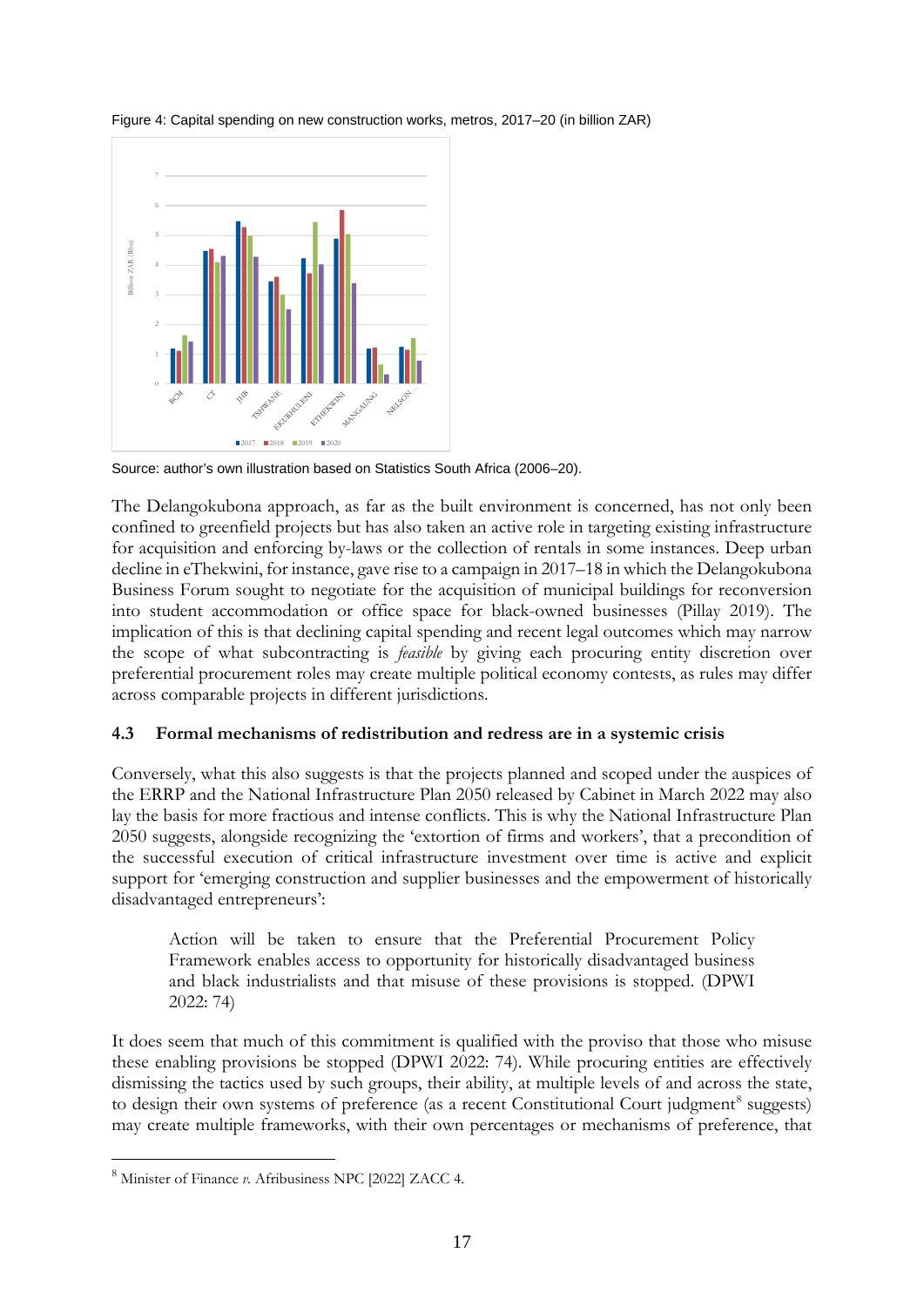may make uncertainty over these a key driver of local conflicts. The legal disputes around the ability of the national government to prescribe a preferential procurement regulatory framework for procuring entities, also occurs alongside contradictory responses to the Delangokubona phenomenon.

Take the examples of eThekwini Municipality and the Umgeni Water Board. In 2016 the eThekwini Municipality obtained an interdict against the Delangokubona Business Forum, for threatening and assaulting municipal workers and independent contractors in the city's electricity, roads, and stormwater projects. While at Umgeni Water in the same year , the water board signed a memorandum of agreement with the Black Business Federation (formerly the Federation for Radical Economic Transformation), as a means to 'proactively manage future differences with the business sector' (Hlophe 2021). By 2017, according to the state's case in a 324-page indictment in the corruption case of former eThekwini mayor, Zandile Gumede, and 21 other accused, the Delangokubona Business Forum had forged a closed bond with Gumede and was summarily appointed (or had some of their associates appointed) as subcontractors in the Durban Solid Waste contract. While these allegations are yet to be aired in a trial, it is clear from a 2018 *Sowetan* report that the business forum forced the closure of the N2 roadway in July 2018, due to a payment dispute with the main contractor. While not ostensibly linked to the ongoing trial, this suggests that the Forum and its members were by this stage involved in waste-management-related procurement processes within the City of eThekwini, notwithstanding the 2016 interdict.

Later, by 2021, the KwaZulu Natal Department of Economic Development was also considering a broad-based social compact with Delangokubona and similar groups, as a mechanism of preempting disruption rather than a sustained basis for trade-offs and a mutually beneficial framework of engagement. The business forums have also benefitted from rebranding as groups not just agitating for 'entry', but also as those in defense of law and order, and at times pre-empting the activities of other disruptive business forums. This falls in line with the 'rebranding and selfrepresentation' and disavowals of violence that co-exist uneasily alongside the mobilization of the potential for violence where the need arises (Obadare 2013). This is only possible because of how lucrative the rents mobilized by that violence can be—as Malusi Zondi of the Federation for Radical Economic Transformation (FFRET), suggested, as great as ZAR50 million a month from project participation in 2018 (Erasmus 2021):

Just think about Umgeni [Water]. It administers more than R40-billion of projects. When you go to Dube Trade Port, which falls under economic development, we have MoUs with Dube Trade Port, with Richards Bay Industrial Development Zone, Sanral—look at the construction on the N3—30% of R4.5-billion. There is a lot of good work that we are doing. So lots of projects are coming to us.

The rebranding of groups associated with the Delangokubona phenomenon, while able to regularize such lobbying for project participation and entry by small black-owned contractors, presents a significant complication to a security-focused and law-enforcement-driven approach to the activities of many of these business forums. This is concerning, as it suggests that, much like the question of who is vested with authority to define preferential procurement frameworks, the engagement approach with business forums and similar groupings depends on which procuring entity you are engaged with, rather than on a well-defined and -understood political framework or political settlement.

This may make compacting difficult and lead to different and varied outcomes, for the same independent main contractor, for instance, working across overlapping or two different procuring entities ostensibly within the same district, province, and government. This ambivalent approach, while responding to the distribution of power and potential and capacity for violent disruption at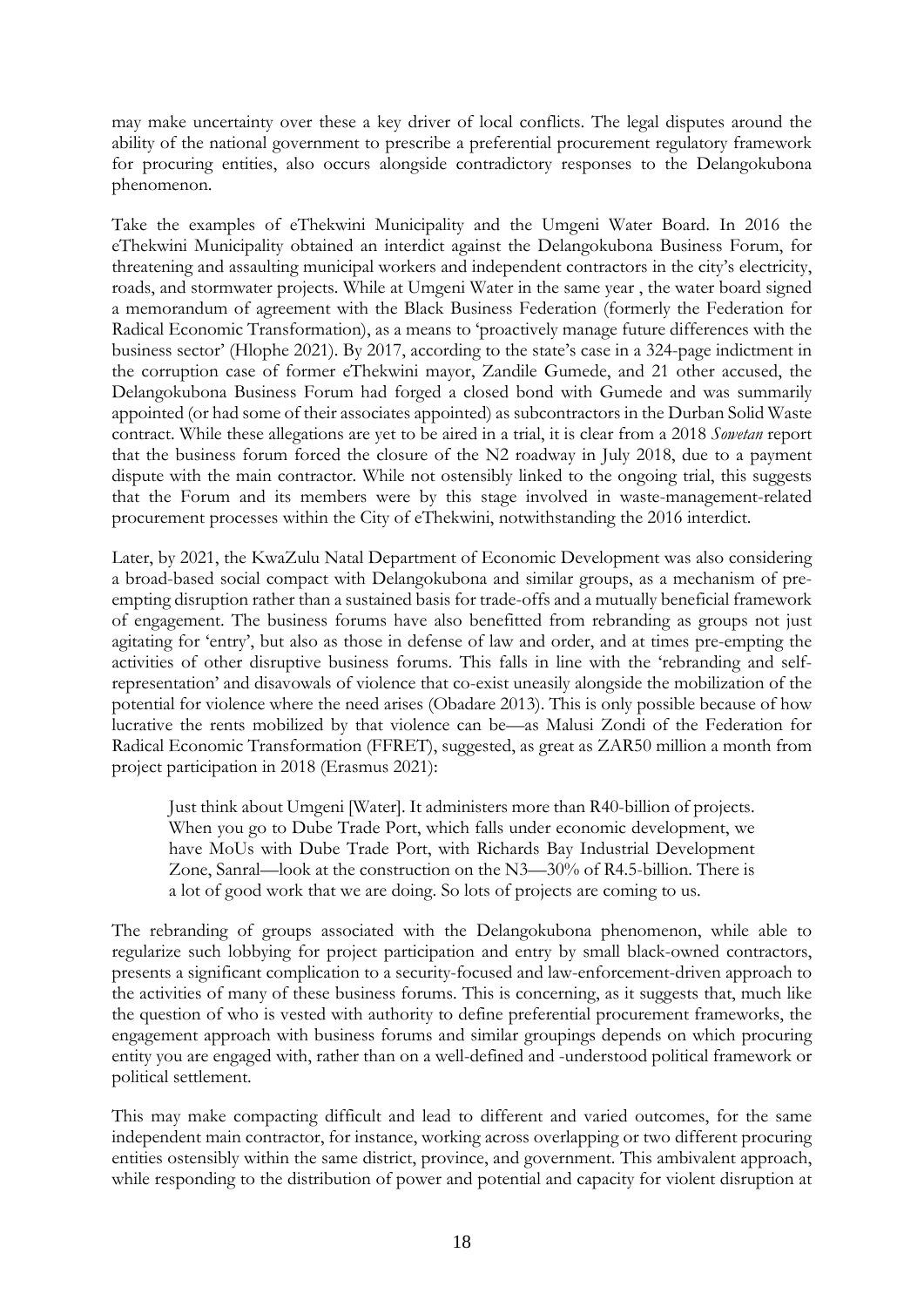a local level, may create a dangerous precedent and signals that such disruption is increasingly a viable mechanism of entry, encouraging further disruption, at great social and economic cost.

# **4.4 The 'marketplace for violence'**

As shown above, those with the potential and capacity for violent disruption of capital projects or new construction works, if they employ the Delangokubona approach, do so because of the relatively low risk of consequence, prosecution, and detention. While this view may hold, it may also overlook the contradictory ends to which this violence is deployed. Some violence is fundamentally disruptive, while some is seen as 'complementary' to efforts by law and order to maintain the peace. It is this which may give a growing veneer of credibility and legal formality to the work of many of these groups. In response to a **state seemingly without an effective monopoly on violence**, these groups have marshalled their potential and capacity for violence to augment the capacity of the state to enforce not just economic-empowerment-related legislation but also municipal by-laws.

It is such violence that complements the law enforcement agenda of the state, and the willingness of the Delangokubona approach to use formal channels where conditions favour such an approach, that has also won the groups favour within the formal construction and engineering establishment. The South African Forum of Civil Engineering Contractors (SAFCEC) is an example of this. SAFCEC suggested in a letter to President Ramaphosa in 2019 that these 'forums' had disrupted and halted 78 projects worth a minimum of ZARR25.5 bn. Yet by 2021, the chief executive of SAFCEC was suggesting that they 'were co-operating very well' with the Black Business Federation (BBF, the umbrella body of the business forums, which includes the Delangokubona Business Forum as one of its members), and that 'violent disruptions had dramatically subsided'. If one considers both the public and the seeming private acceptance of the business forums as credible stakeholders, does this suggest a co-operative or collaborative approach has been the response to the violence, in pursuit of project continuity? Or that the likes of Delangokubona benefit more at this stage from 'peace' as a mechanism to secure entry within the orbit of rent distribution?

I argue that in the marketplace of violence, as North et al. (2007) argue, it has been in the interests of all parties, most of all main contractors and project owners faced with cost and time over-runs, to engage the 'formal' face of forums and platforms like FFRET, BBF, and Delangokubona. Conversely, the dialogue approach may also signal despondency with the ability of law enforcement agencies to respond speedily in instances where violence is used, pre-empting such violence through a compact rather than hoping for a resolution to such violence through state intervention, which has seemingly not been forthcoming. It seems that many public and private actors who had initially explored legal and policy channels to solicit a formal response from the authorities to the Delangokubona approach have later revealed a preference for co-operation with the Forum.

## **4.5 Disunity in the elite coalition (within the governing alliance) and other elements of the South African 'superstructure'**

One of the key features of how the Delangokubona approach operates is that it is able to embed its organizing approach and 'ideological' basis not just in business forums, but in many other organizational forms. These include ad hoc community structures that emerge, and the co-optation of small business groupings. It also extends to political organizations, marshalling organizational capabilities that rest, in many instances, within the governing tripartite alliance. Many of the campaigns led by organizations who use the Delangokubona approach have also included the veterans grouping of the former armed wing of the African National Congress, uMkhonto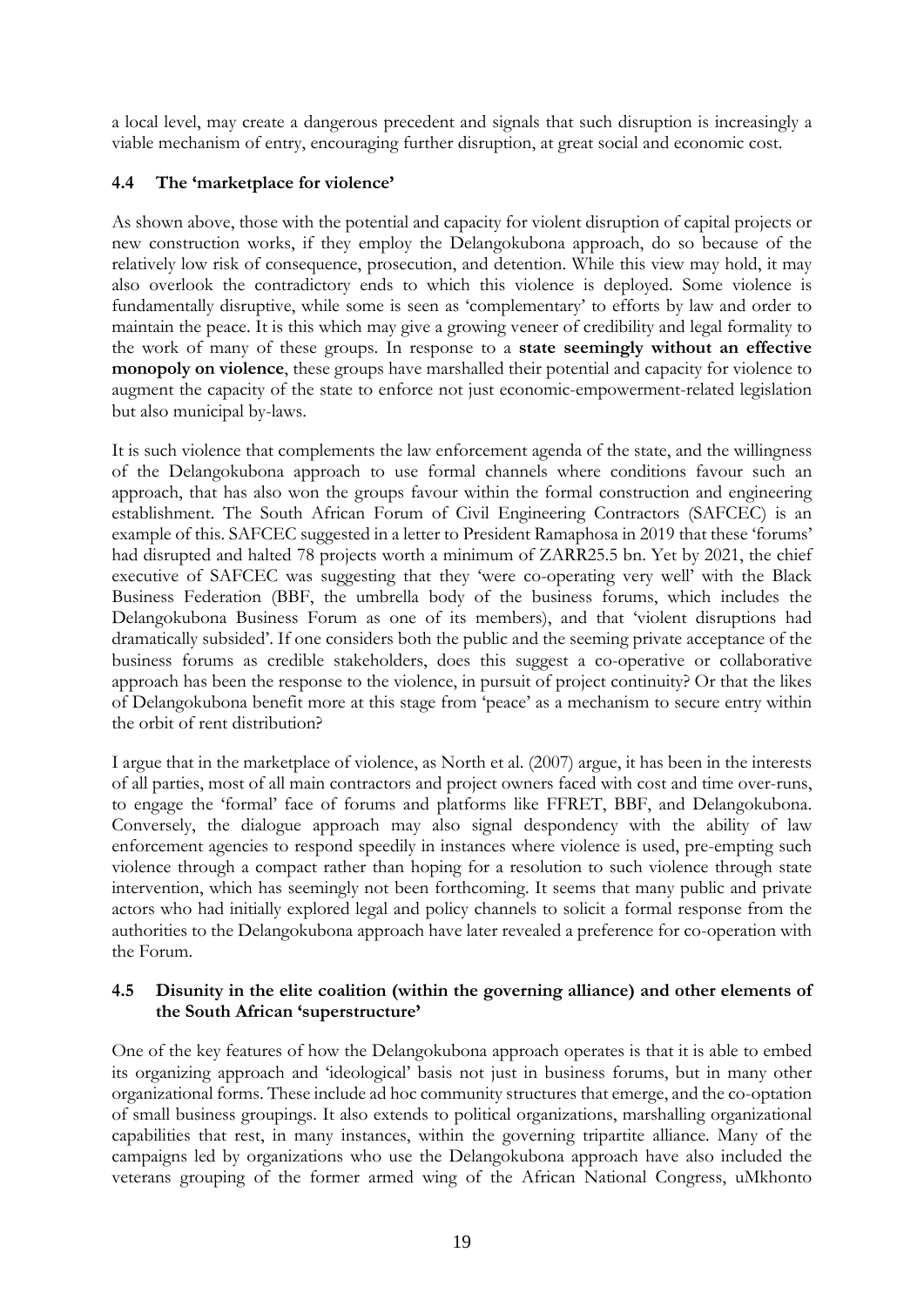weSizwe. At an ideological level, the politics of entry marshalled by the Delangokubona approach coalesces with increasing calls for radical transformation of the South African economy and, by extension, the policy and ideological fault-lines that characterize the factions in the governing African National Congress

As Nathi Mnyandu suggested in a speech March 2018, 'we are biased towards the ANC, we are members of the organization … we are now talking about radical economic transformation'. This suggests that many of the interests that coalesce around business forums also use organizational capabilities within and beyond the governing ANC to extend and consolidate their local power bases. If we consider 'the Alliance' as the governing elite coalition as per North et al.'s (2007) formulation, then the organizational challenges of instability, factionalism, and other contests interface with groups interested in the state as an avenue to accumulation and mobility.

As a trade unionist who is a member of a COSATU-affiliated trade union suggested in an interview, [9](#page-21-0) the 'crisis of leadership' across Alliance structures has given rise to unhealthy political and leadership contests that make use of violent disruption with and alongside groups using the Delangokubona approach as a means to consolidate power and access to patronage opportunities via contracts, tenders, and other rents. This instability is found not only within the ANC-SACP-COSATU-SANCO Alliance,<sup>[10](#page-21-1)</sup> but also in what Marxists would broadly call the South African 'superstructure'.

The superstructure involves the entire institutional and ideological scaffolding of society as found in the law, media, politics, science, education, religion, culture, and tradition, *inter alia*. The calls for radical economic transformation as formulated in the 54th National Conference of the ANC, and the resolutions of that conference, challenged the ANC to 'offer a radical alternative to the existing social and economic order' (ANC 2017: 24). Yet the interpretation of this radical approach is often contradictory in practice.

While ideologically 'progressive', these ideas co-exist uneasily with ideas that naturally arise from the primordial institutional and organizational bases that give an avenue to accessing rents in the civic public. Take for instance the position of largely KwaZulu-Natal-based business forums, and the BBF, on the Ingonyama Trust, the role of traditional authority, and the 'material' basis of traditional authority. While those who deploy the Delangokubona approach may agree with the ANC's resolution to use 'state procurement as an empowerment lever' and the 'strengthening of set-asides' to promote black-owned business, they may not be supportive of the ANC's suggestion in the same set of resolutions of 'democratizing control and administration of areas under communal land tenure', or empowering local governments (rather than traditional authorities) to advance land reform.

Further testimony of this role that these groups have played can be seen under the banner of the 'RET Defenders', who have vowed to defend the authority of the Ingonyama Trust from the repeal or amendment of the Ingonyama Trust Act, as proposed by the high-level panel on land reform chaired by former president Kgalema Motlanthe. The high-level panel recommended the repeal of the Act, in line with national land policy, and the securing of land tenure for communities and residents in areas in the former KwaZulu Bantustan.

<span id="page-21-0"></span><sup>9</sup> Interview with Richards Bay-based NUM shop steward, 11 February 2022.

<span id="page-21-1"></span><sup>&</sup>lt;sup>10</sup> SACP: South African Communist Party; COSATU: Congress of South African Trade Unions; SANCO: South African National Civic Organization.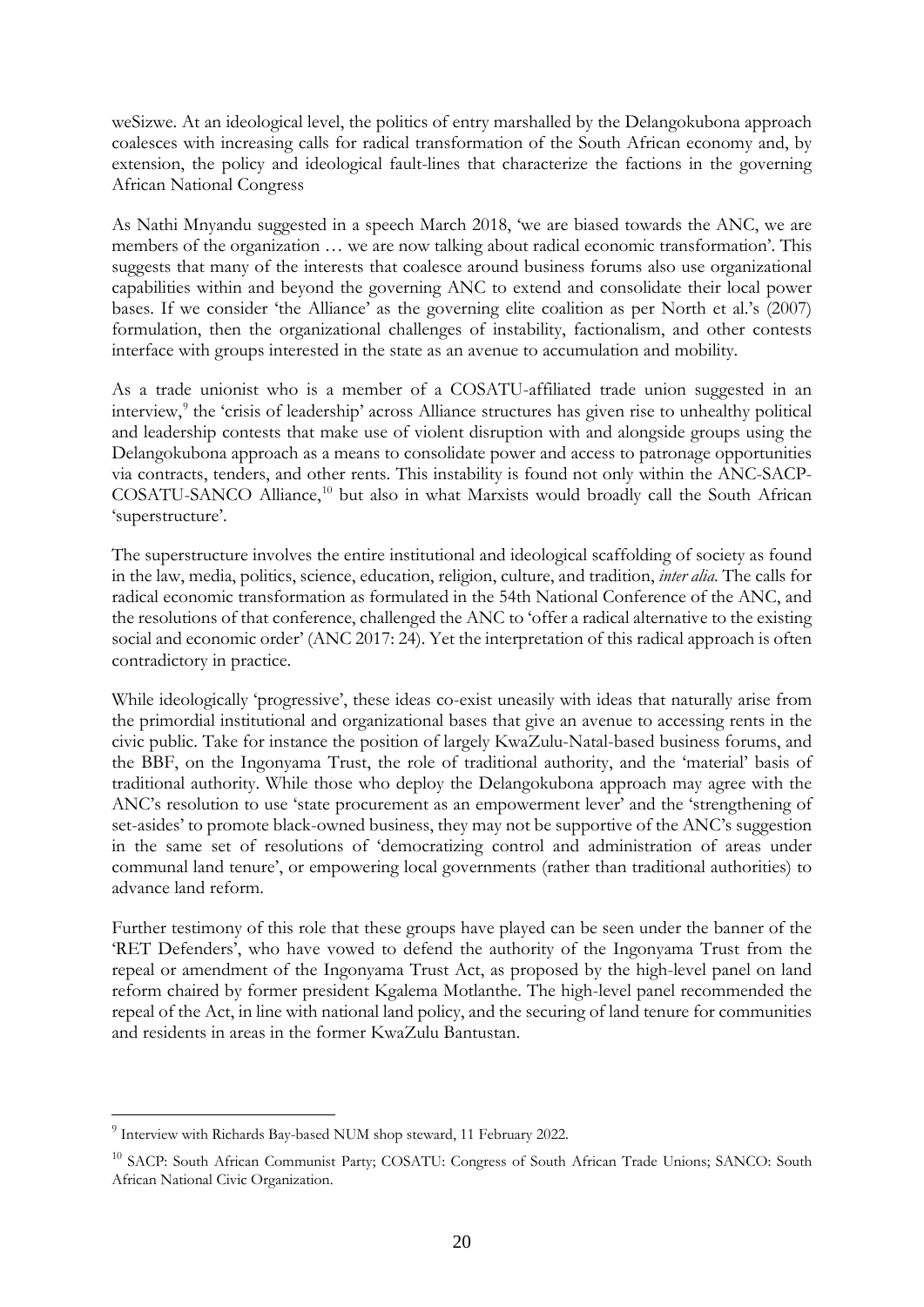So while the Delangokubona approach is often deployed to claim economic rents in the civil realm, it is clear that primordial psychic identities are often, for political and other reasons, mobilized outside the realm of policy and party resolutions. This contradictory role of Delangokubona-type groupings creates scope for alternative and radical interpretation of state policy in the interest of black-owned business, while alongside that 'defending the land of Amakhosi [traditional chiefs], from land expropriation without compensation' (Wicks 2018). Furthermore, there is an unashamed call for the decentralization of preferential procurement, as can be seen in the recent comments by the BBF on the 2022 Preferential Procurement Regulations issued by the National Treasury in March 2022. As a BBF adviser suggested to me, the group's interpretation of the AfriForum judgment is that it gives 'organs of state an opportunity to be able to do what is called "sector-specific" and customised' preferential procurement frameworks. Such a customized approach, according to the BBF, will also make provision for 'localised' forms of preference, to prioritize suppliers and contractors within a particular geographic area (Masombuka 2022). This latter concern reflects growing impatience with a production and value distribution structure still largely located in urban areas.

Unsurprisingly, interpretations in the post-apartheid era of redistribution and redress interventions, such as the Delangokubona phenomenon, reflect the despondency with the project that collapses the resolution of the 'national question' with the creation of a patriotic commercial elite from the ranks of the oppressed. This can be seen in the criticism by the likes of Malusi Zondi of the FFRET of 'atypical BEE', suggesting that many of those who have benefited 'have closed doors for other people'. This suggests that BEE is seen by many of these groups as a mechanism for entry but also, in its earlier variant, a mechanism for class formation, which has in effect 'closed the doors' for meaningful economic change. The implicit trickle-down assumption of earlier BEE deals, and the scores excluded from participation during its early phases, have come to collect on the unfulfilled promises, and in many ways these frustrations have found expression in informal politico-economic networks of accumulation that are in constant flux and are far from hegemonic, but are contested in different spaces, be that in state-owned entities or municipalities.

# **5 Concluding remarks**

Apartheid and settler colonialism, and their enduring presence from the eighteenth century onwards, were built on a rent distribution framework centred around 'racial capitalism' and the use of rents extracted from African people, and black people in general, to underwrite the white social wage. The history of racial capitalism, race-based exclusion from economic activity, and an enduring political economy based on the concentration of capital, product, and service markets has given rise to a post-apartheid 'politics of entry' that mobilizes both formal and informal adaptations of policy to ensure access and participation by small and medium-sized enterprises owned by historically disadvantaged people.

This politics unfolds, as the discussion has illustrated, in a shifting political economy context, where capital spending on infrastructure is expected to play a counter-cyclical role, and a role in the transformation of who benefits from public procurement, in favour of historically disadvantaged people. The discussion has shown that balancing these two objectives, from an institutional perspective, is neither neat nor easy, but is subject to political economy contests where informal adaptations of policy and at times violence are marshalled in distributive conflicts that are set to shape the tasks of reconstruction that confront the South African state at multiple levels.

Confronted by these informal adaptations and legislative and other challenges to the 'formal' BEE framework and weakened ability to enforce laws that prevent disruption, the South African rent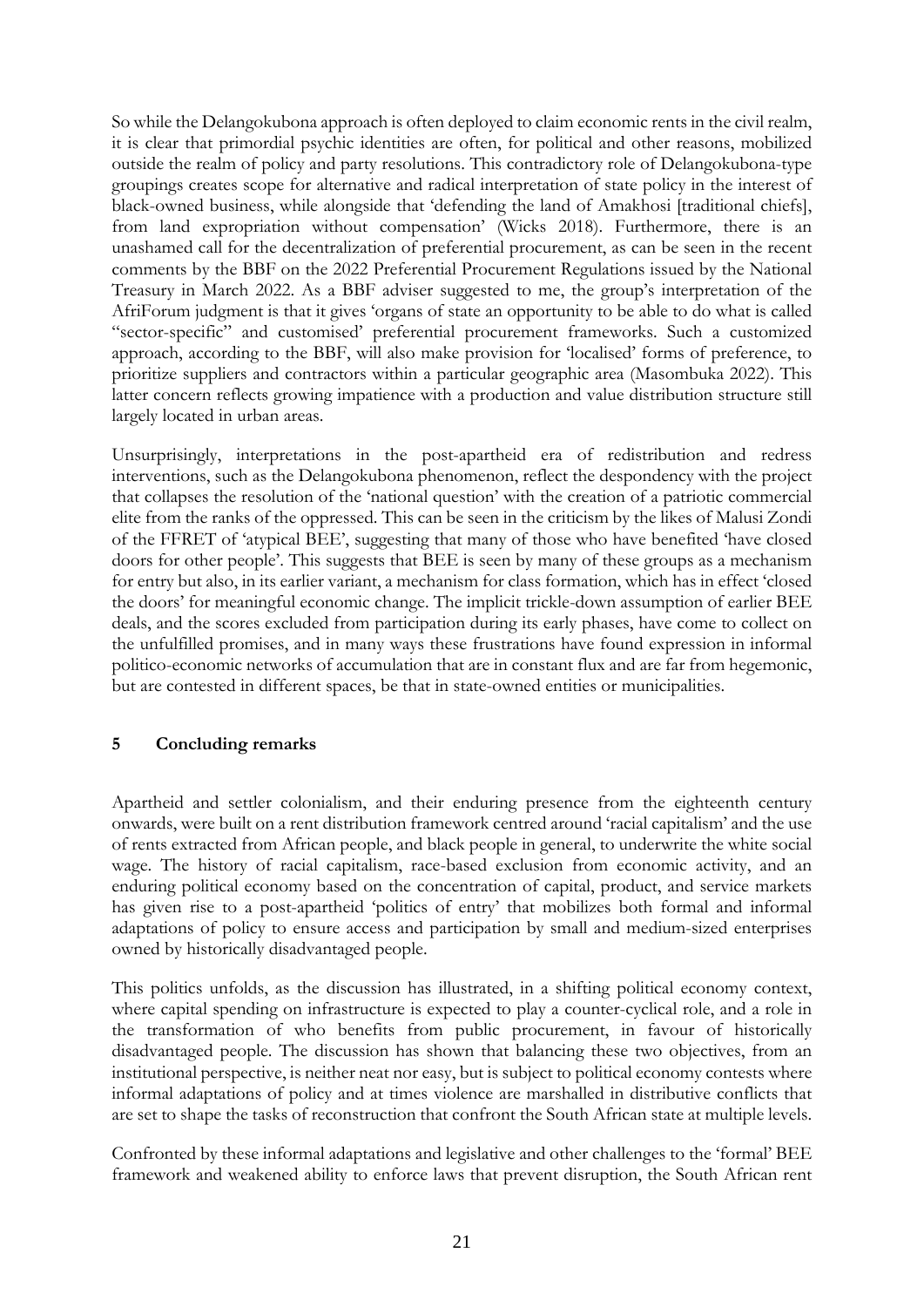distribution framework will need to contend with the civic and primordial issues it faces, all the while ensuring that infrastructure projects catalyse the structural change required to place the South African economy on a trajectory that responds to the triple challenges of unemployment, poverty, and inequality.

For this to happen, the renegotiation and reframing of the orbit of rent distribution will require contending with those with a potential and capacity for violence, within and outside the state and elite coalition. One wonders whether the specialized units 'for the construction mafia' that President Cyril Ramaphosa spoke of in Parliament in March 2022 will resolve the disruption and violence, which arises not just from criminality but is driven by political economy influences that require a combination of political, social, and institutional solutions. Without this, the countercyclical ambitions of South African economic policy, and its infrastructure programme in particular, will be stunted by historic and subjective weaknesses that arise from weak policy design and execution, which also make violence an increasingly attractive avenue to the well intentioned, the opportunistic, and even the criminal—all those seeking to access the orbit of the state in pursuit of accumulation and upward social mobility.

#### **References**

Abrahams, E. (2018). '"Tender Mafia" Strikes Again on the North Coast'. *North Coast Courier*, 6 June.

- Acemoglu, D., S. Gelb, and J.A. Robinson (2007). *Black Economic Empowerment and Economic Performance in South Africa*. Pretoria: National Treasury.
- Alchian, A.A. (1991). 'Rent'. In J. Eatwell, M. Milgate, and P. Newman (eds), *The World of Economics*. London: Palgrave Macmillan. [https://doi.org/10.1007/978-1-349-21315-3\\_79](https://doi.org/10.1007/978-1-349-21315-3_79)
- Amsden, A.H., and T. Hikino (2000). 'The Bark Is Worse than the Bite: New WTO Law and Late Industrialisation'. *The Annals of the American Academy of Political and Social Science*, 570(1): online. [https://doi.org/10.1177/000271620057000108](https://doi.org/10.1177%2F000271620057000108)
- ANC (African National Congress) (1969). 'Strategy and Tactics of the ANC'. Adopted at the Morogoro Conference of the ANC, Morogoro, Tanzania, 25 April – 1 May 1969.
- ANC (2017). 'Report and Resolutions of the 54th National Conference'. Johannesburg: ANC.
- Anthony, A.M. (2019). 'Subcontracting in Public Procurement: The Impact of the 2017 Preferential Procurement Regulations on the Construction Industry'. *Stellenbosch Law Review*, 30(1): 116–25
- Cawe, A. (2020). 'Gambling on the Share Price: Re-embedding Production and Operational Involvement in B-BBEE'. In A. Cawe and K. Mabasa (eds), *Beyond Tenderpreneurship: Rethinking Black Business and Economic Empowerment*. Johannesburg: Mapungubwe Institute for Strategic Reflection.
- Chin, K.-F., and K.S. Jomo (2003). 'From Financial Liberalization to Crisis in Malaysia'. In C.L. Lee (ed.), *Financial Liberalization and the Economic Crisis in Asia*. London and New York: Routledge.
- Competition Commission (2021). 'Measuring Concentration and Participation in the South African Economy: Summary Report of Findings and Recommendations'. Pretoria: Competition Commission.
- DPWI (Department of Public Works and Infrastructure) (2021). The National Infrastructure Plan, 2050. Pretoria: Government Gazette.
- DTI (Department of Trade and Industry) (2003). *The Broad-Based Black Economic Empowerment Act 53 of 2003*. Pretoria: Government Gazette.
- The Economist (2022a). ' "The Makers and the Takers": Rent-Seeking Capitalists Have Been Raking It In Over the Past Decades'. The Economist, 12 March.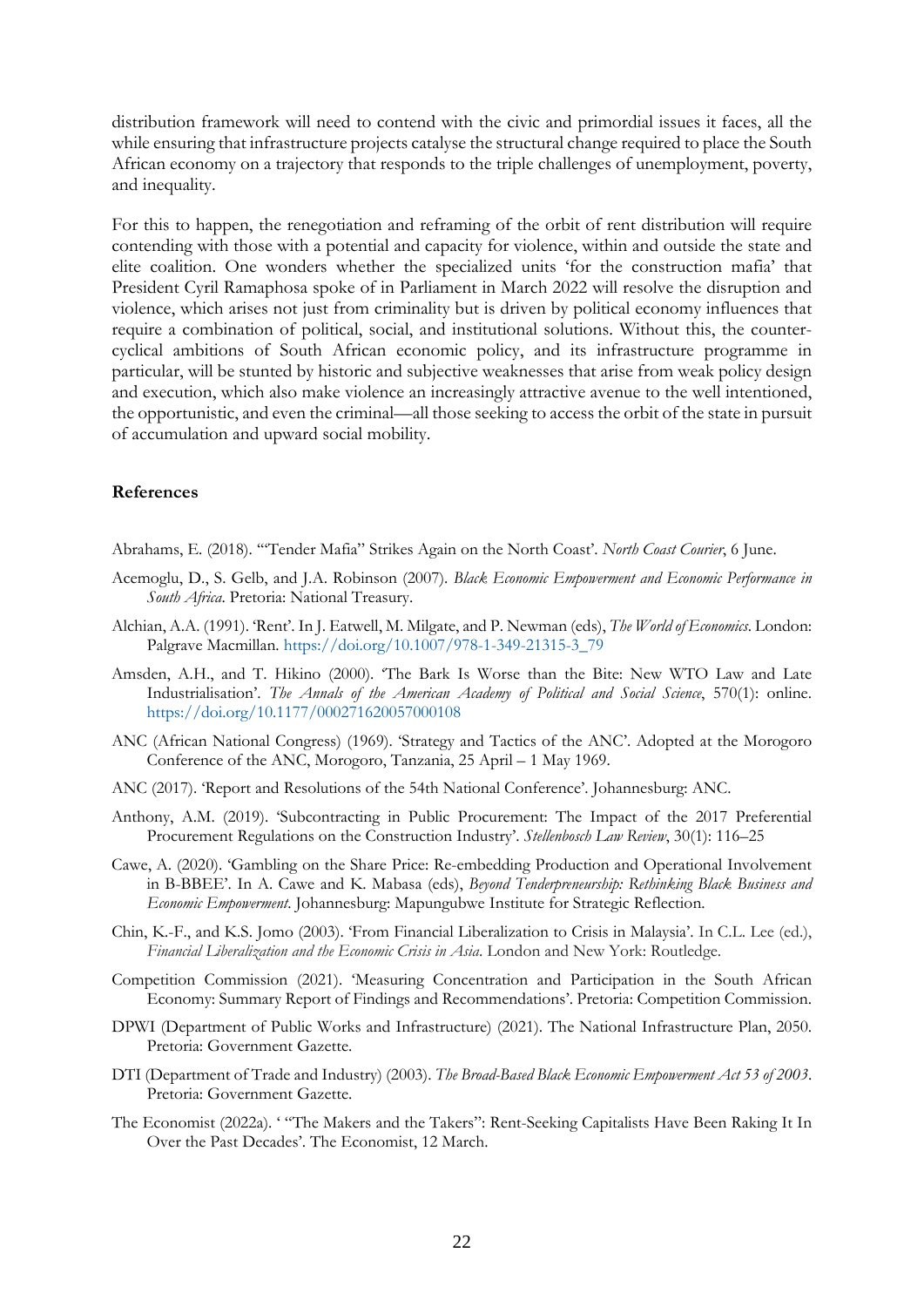- Ekeh, P.P. (1975). 'Colonialism and the Two Publics in Africa: A. Theoretical Statement'. Comparative Studies in Society and History, 17(1): 91–112.<https://doi.org/10.1017/S0010417500007659>
- Erasmus, S. (2021). 'eThekwini Metro (Part Two): "Mafioso" Business Forums Rebrand and Rake In Government Contracts". *Daily Maverick*, 22 October. Available at: [www.dailymaverick.co.za/article/2021-10-22-ethekwinis-mafioso-business-forums-rebrand-and](https://www.dailymaverick.co.za/article/2021-10-22-ethekwinis-mafioso-business-forums-rebrand-and-rake-in-government-business)[rake-in-government-business](https://www.dailymaverick.co.za/article/2021-10-22-ethekwinis-mafioso-business-forums-rebrand-and-rake-in-government-business) (accessed 14 January 2022).
- Fanon, F. (1961). 'The Pitfalls of National Consciousness'. In F. Fanon, *The Wretched of the Earth*. Available at: [www.marxists.org/subject/africa/fanon/pitfalls-national.htm](https://www.marxists.org/subject/africa/fanon/pitfalls-national.htm) (accessed 14 January 2022).
- Fine, B. (2019). 'Marx's Rent Theory Revisited? Landed Property, Nature and Value'. *Economy and Society*, 48(3): 450–61.<https://doi.org/10.1080/03085147.2019.1663052>
- Government of South Africa (2020). *The South African Economic Reconstruction and Recovery Plan*. Pretoria: Government of South Africa.
- Hlophe, N. (2021). 'Umgeni Water Signs Agreement with BFF to Avert Disruptions with Projects'. SABC News. Available at: [www.sabcnews.com/umgeni-water-signs-agreement-with-bff-to-avert](https://www.sabcnews.com/umgeni-water-signs-agreement-with-bff-to-avert-disruptions-with-projects/)[disruptions-with-projects](https://www.sabcnews.com/umgeni-water-signs-agreement-with-bff-to-avert-disruptions-with-projects/) (accessed 15 November 2021).
- Irish-Qhobosheane, J. (2021). *How to Silence the Guns? Southern Africa's Illegal Firearms Markets*. Geneva: Initiative against Transnational Organized Crime. Available at: [https://globalinitiative.net/wp](https://globalinitiative.net/wp-content/uploads/2021/09/GITOC-ESA-Obs-How-to-silence-the-guns-Southern-Africas-illegal-firearms-markets.pdf)[content/uploads/2021/09/GITOC-ESA-Obs-How-to-silence-the-guns-Southern-Africas-illegal](https://globalinitiative.net/wp-content/uploads/2021/09/GITOC-ESA-Obs-How-to-silence-the-guns-Southern-Africas-illegal-firearms-markets.pdf)[firearms-markets.pdf](https://globalinitiative.net/wp-content/uploads/2021/09/GITOC-ESA-Obs-How-to-silence-the-guns-Southern-Africas-illegal-firearms-markets.pdf) (accessed 10 January 2022).
- Jabavu, D.D.T. (1931). *I-Rafu Zaba-Ntu* (Native Taxation in South Africa). Alice: Lovedale Press.
- Kelley, R.D.G. (2022). 'There Are No Utopias'. Throughline (NPR podcast), 24 February.
- Khan, M.H., and K.S. Jomo (2000). *Rents, Rent-Seeking and Economic Development*. Cambridge: Cambridge University Press. <https://doi.org/10.1017/CBO9781139085052>
- Khan, M.H. (2010). 'Political Settlements and the Governance of Growth-Enhancing Institutions'. London: School for Oriental and African Studies.
- Krueger, A.O. (1974). 'The Political Economy of the Rent Seeking Society'. *American Economic Review*, 64(3): 291–303.
- Lodge, T. (2014). 'Neo-patrimonial Politics in the ANC'. *African Affairs*, 113(450): 1–23. <https://doi.org/10.1093/afraf/adt069>
- Makhaye, C., and N. Mkhize (2018). 'Construction Stops on N3 outside Durban as "Stakeholders" Demand 30% Stake'. Business Day, 20 April. Available at: [www.businesslive.co.za/bd/companies/industrials/2018-04-20-construction-stops-on-n3-outside](https://www.businesslive.co.za/bd/companies/industrials/2018-04-20-construction-stops-on-n3-outside-durban-as-stakeholders-demand-30-stake/)[durban-as-stakeholders-demand-30-stake](https://www.businesslive.co.za/bd/companies/industrials/2018-04-20-construction-stops-on-n3-outside-durban-as-stakeholders-demand-30-stake/) (accessed 17 November 2021).
- Mamdani, M. (1996). *Citizen and Subject: Contemporary Africa and the Legacy of Late Colonialism*. Princeton, NJ: Princeton University Press.
- Marx, K. (1867). *Capital: A Critique of Political Economy*, vol. 1, Part 1: 'The Process of Capitalist Production'. New York: Cosimo.
- Masombuka, T (2022). 'The Headlines'. Metro FM Talk with Ayabonga Cawe, 12 April. Available at: <https://omny.fm/shows/metro-fm-talk-with-ayabonga-cawe/the-headlines-thabo-masombuka> (accessed 14 April 2022).
- Mill, J.S. (1878). *Principles of Political Economy*. New York: Penguin.
- Mkandawire, T. (2001). 'Thinking about Developmental States in Africa'. *Cambridge Journal of Economics*, 25(3): 289–313. <https://doi.org/10.1093/cje/25.3.289>
- Mnyandu, N. (2018). 'President of Delangokubona Business Forum, MR Nathi (Bhazuma) Mnyandu at #RETConference: Part 1'. YouTube, 8 March. Available at: [www.youtube.com/watch?v=ZWWl88Xzq1c](https://www.youtube.com/watch?v=ZWWl88Xzq1c) (accessed 8 November 2021).